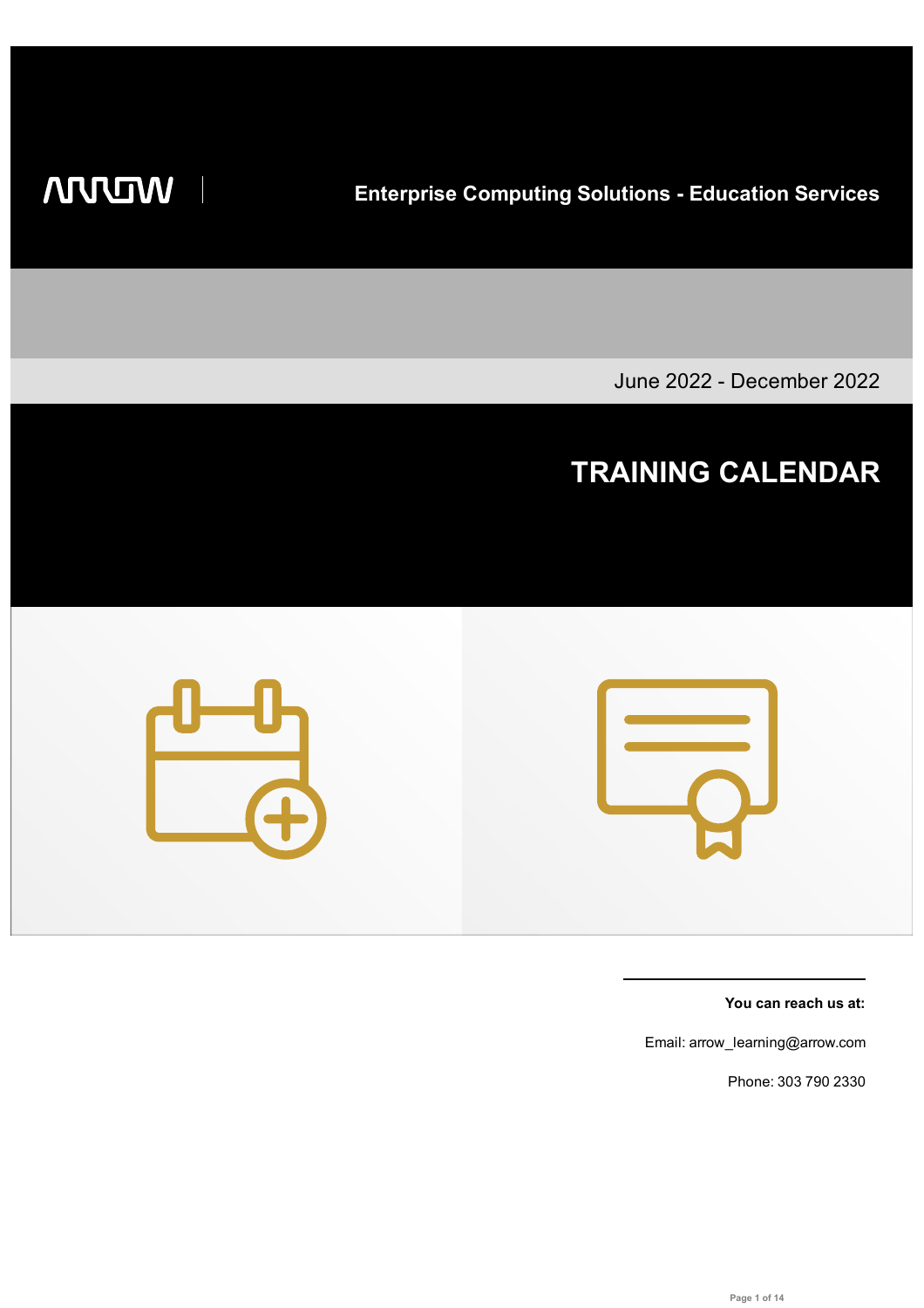## **Your Search:**

**Country** US

**Location** Virtual Classroom

## **Vendor**

Arrow Self-Paced Training,Citrix,Hewlett Packard Enterprise,HP,IBM,Microsoft,Palo Alto Networks,Trend Micro,Veeam,VMware

## **VMware**

|                                                                                             | Location | <b>Duration</b> | <b>Price</b> | Code                            | Jun | Jul | Aug | <b>Sep</b> | Oct | <b>Nov</b> |
|---------------------------------------------------------------------------------------------|----------|-----------------|--------------|---------------------------------|-----|-----|-----|------------|-----|------------|
| AirWatch Enterprise Mobility: Configure and<br>Manage - On Demand                           |          | 30 days         | 1650.00      | VM-AW-<br>MANAGE-<br>EL.        | 28  |     |     |            |     |            |
| VMware Capacity Planner 2.7                                                                 |          | 1 days          | 825.00       | <b>VM-CP27-</b><br>OE           | 28  |     |     |            |     |            |
| VMware Certification Exam Prep: VCP6 Data<br><b>Center Virtualization Exam</b>              |          | 1 days          | 300.00       | VM-EPW-<br>VCP62                | 28  |     |     |            |     |            |
| VMware Certification Exam Prep: VCP6-Data<br>Center Virtualization Delta Exam               |          | 1 days          | 300.00       | VM-EPW-<br>VCP62-DE             | 28  |     |     |            |     |            |
| VMware Certification Exam Prep: vSphere 6<br>Foundations Exam                               |          | 1 days          | 300.00       | VM-EPW-<br><b>VSP62</b>         | 28  |     |     |            |     |            |
| VMware Horizon 7: Install, Configure, Manage<br>[V7.0] - On Demand                          |          | 30 days         | 4125.00      | VM-<br>HICM7-EL                 | 28  |     |     |            |     |            |
| VMware Mirage: Install Configure Manage [V5.0] -<br>On Demand                               |          | 30 days         | 2475.00      | VM-M-ICM-<br>$5-EL$             | 28  |     |     |            |     |            |
| VMware Mirage: Install Configure Manage [V5.0] -<br>Lab Connect                             |          | 30 days         | 500.00       | VM-M-ICM-<br>5-LAB              | 28  |     |     |            |     |            |
| VMware Exam Preparation Workshop: Network<br>Virtualization Certified Professional (VCP-NV) |          | 1 days          | 300.00       | VM-NSX-<br>6-VCP-NV             | 28  |     |     |            |     |            |
| VMware NSX: Install Configure Manage [V6.2] -<br>On Demand                                  |          | 30 days         | 4125.00      | VM-NSX-<br>ICM-62-EL            | 28  |     |     |            |     |            |
| VMware NSX: Install Configure Manage [V6.0] -<br>Lab Connect                                |          | 30 days         | 500.00       | VM-NSX-<br>ICM-6-LAB            | 28  |     |     |            |     |            |
| VMware Site Recovery Manager: Install,<br>Configure, Manage [V6.1] - On Demand              |          | 30 days         | 1650.00      | VM-<br>SRMICM6<br>$1-EL$        | 28  |     |     |            |     |            |
| VMware Site Recovery Manager: Install Configure<br>Manage [V6.1]                            |          | 2 days          | 1650.00      | VM-SRM-<br>ICM-61-<br>OE        | 28  |     |     |            |     |            |
| VMware Site Recovery Manager: Install,<br>Configure, Manage [V8.2]                          |          | 2 days          | 0.00         | VM-SRM-<br><b>ICM-V8.2</b>      | 28  |     |     |            |     |            |
| VMware Learning Zone Premium Package                                                        |          | 1 days          | 1025.00      | VM-VLZP-<br>0                   | 28  |     |     |            |     |            |
| <b>VMware Learning Zone Standard Package</b>                                                |          | 1 days          | 500.00       | VM-VLZS-<br>0                   | 28  |     |     |            |     |            |
| <b>VMware vRealize Automation: Install Configure</b><br>Manage [V6.2] - On Demand           |          | 30 days         | 4125.00      | VM-VR-A-<br>ICM-62-EL           | 28  |     |     |            |     |            |
| VMware vRealize Automation: Install Configure<br>Manage [V6.2] - Lab Connect                |          | 30 days         | 500.00       | VM-VR-A-<br>ICM-62-<br>LAB      | 28  |     |     |            |     |            |
| VMware vRealize Automation: Install, Configure,<br>Manage [V7.0] - On Demand                |          | 30 days         | 4125.00      | VM-<br>VRAICM7-<br>EL.          | 28  |     |     |            |     |            |
| VMware vRealize Operations Manager: Install,<br>Configure, Manage [V6.2] - On Demand        |          | 30 days         | 4125.00      | VM-<br><b>VROPSIC</b><br>M62-EL | 28  |     |     |            |     |            |
| VMware Virtual SAN: Deploy and Manage [V6.2] -<br>On Demand                                 |          | 30 days         | 2475.00      | VM-<br>VSANDM6<br>$2-EL$        | 28  |     |     |            |     |            |
|                                                                                             |          |                 |              |                                 |     |     |     |            |     |            |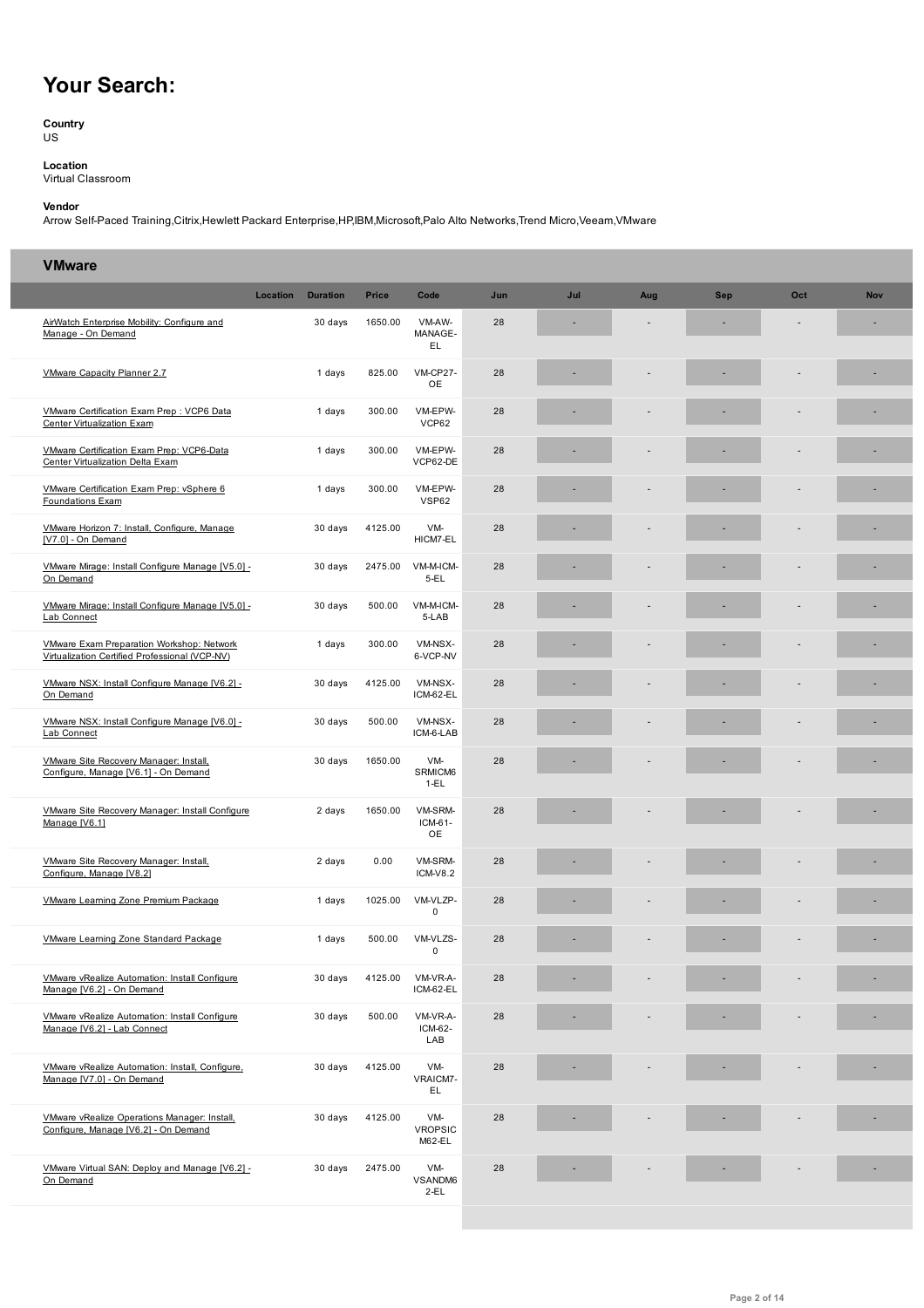| VMware vSphere: Install Configure Manage [V5.5]<br>- On Demand | 30 days | 3495.00 | VM-VS-<br>ICM-55-EL          | 28 | - | $\sim$                   |        | $\sim$         | $\overline{\phantom{a}}$ |
|----------------------------------------------------------------|---------|---------|------------------------------|----|---|--------------------------|--------|----------------|--------------------------|
| VMware vSphere: Install Configure Manage [V6] -<br>Lab Connect | 30 days | 500.00  | VM-VS-<br>ICM-6-LAB          | 28 |   | $\overline{\phantom{0}}$ | -      | $\overline{a}$ |                          |
| VMware vSphere: Install Configure Manage [V6.7]<br>- On Demand | 5 days  | 4250.00 | VM-<br>VSICM-<br>$V6.7 - OD$ | 28 |   | $\sim$                   |        | $\overline{a}$ |                          |
| VMware vSphere: Optimize and Scale [V6] - Lab<br>Connect       | 30 days | 500.00  | VM-VS-<br>OS-6-LAB           | 28 |   | $\overline{\phantom{0}}$ | $\sim$ | $\sim$         |                          |

| <b>IBM</b>                                                                            |          |                 |              |                            |     |     |     |            |     |            |
|---------------------------------------------------------------------------------------|----------|-----------------|--------------|----------------------------|-----|-----|-----|------------|-----|------------|
|                                                                                       | Location | <b>Duration</b> | <b>Price</b> | Code                       | Jun | Jul | Aug | <b>Sep</b> | Oct | <b>Nov</b> |
| Introduction to IBM SPSS Modeler and Data<br>Science (v18.1.1) SPVC                   |          | 2 days          | 600.00       | ZL1_0E00<br>8              | 28  |     |     |            |     |            |
| Data Science without a Ph.D. Using IBM SPSS<br>Modeler (v18.1.1) SPVC                 |          | 1 days          | 350.00       | ZL1 0E01<br>8              | 28  |     |     |            |     |            |
| Introduction to Time Series Analysis Using IBM<br>SPSS Modeler (v18.1.1) SPVC         |          | 1 days          | 350.00       | ZL1 0E02<br>8              | 28  |     |     |            |     |            |
| Advanced Predictive Modeling Using IBM SPSS<br>Modeler (v18.1.1) SPVC                 |          | 1 days          | 350.00       | ZL1 0E03<br>8              | 28  |     |     |            |     |            |
| Clustering and Association Modeling Using IBM<br>SPSS Modeler (v18.1.1) SPVC          |          | 1 days          | 350.00       | ZL1 0E04<br>8              | 28  |     |     |            |     |            |
| <b>Advanced Data Preparation Using IBM SPSS</b><br>Modeler (v18.1.1) SPVC             |          | 1 days          | 300.00       | ZL1 0E05<br>8              | 28  |     |     |            |     |            |
| Predictive Modeling for Categorical Targets Using<br>IBM SPSS Modeler (v18.1.1) SPVC  |          | 1 days          | 350.00       | ZL1 0E0U<br>8              | 28  |     |     |            |     |            |
| Predictive Modeling for Continuous Targets Using<br>IBM SPSS Modeler (v18.1.1) SPVC   |          | 1 days          | 350.00       | ZL1 0E0V<br>8              | 28  |     |     |            |     |            |
| Introduction to IBM SPSS Modeler Text Analytics<br>(v18.1.1) SPVC                     |          | 2 days          | 600.00       | ZL1 0E10<br>8              | 28  |     |     |            |     |            |
| DB2 Family Fundamentals - eLearning                                                   |          | 2 days          | 300.00       | ZL1 1E03<br>$\mathbf{1}$   | 28  |     |     |            |     |            |
| IBM InfoSphere DataStage v11.5 Data Masking<br>eLeaming                               |          | $0.25$ days     | 150.00       | ZL1 1M42<br>$\overline{4}$ | 28  |     |     |            | ÷,  |            |
| Introduction to Informix Terminology and Data<br>Types (v12.10) eLearning             |          | $0.31$ days     | 150.00       | ZL1_1X10<br>$\mathbf{1}$   | 28  |     |     |            |     |            |
| SQL Workshop - SPVC                                                                   |          | 2 days          | 600.00       | ZL1 2E12<br>$\overline{1}$ | 28  |     |     |            |     |            |
| Db2 11.1 Administration Workshop for Linux -<br>SPVC                                  |          | 4 days          | 1200.00      | ZL1_2L20<br>$\overline{7}$ | 28  |     |     |            |     |            |
| DB2 10.5 Administration Workshop for Windows<br>SPVC                                  |          | 4 days          | 1400.00      | ZL1_2L23<br>5              | 28  |     |     |            |     |            |
| Db2 11.1 Quickstart for Experienced Relational<br><b>DBAs SPVC</b>                    |          | 4 days          | 1200.00      | ZL1 2L48<br>$\overline{7}$ | 28  |     |     |            |     |            |
| Db2 11.1 HADR Workshop SPVC                                                           |          | 1 days          | 300.00       | ZL1 2L81<br>U              | 28  |     |     |            |     |            |
| IBM InfoSphere QualityStage Essentials V11.5 -<br>SPVC                                |          | 4 days          | 1200.00      | ZL1_2M21<br>3              | 28  |     |     |            |     |            |
| IBM InfoSphere Advanced DataStage - Parallel<br>Framework v11.5 SPVC                  |          | 3 days          | 900.00       | ZL1 2M40<br>$\overline{4}$ | 28  |     |     |            |     |            |
| IBM InfoSphere Advanced QualityStage V11.5<br><b>SPVC</b>                             |          | 3 days          | 900.00       | ZL1_2M41<br>3              | 28  |     |     |            |     |            |
| IBM InfoSphere DataStage v11.5 - Advanced<br>Data Processing - SPVC                   |          | 2 days          | 600.00       | ZL1_2M42<br>3              | 28  |     |     |            |     |            |
| <b>IBM InfoSphere Information Server Administrative</b><br>Tasks V11.5 - SPVC         |          | 1 days          | 300.00       | ZL1 2M51<br>$\pmb{0}$      | 28  |     |     |            |     |            |
| IBM InfoSphere DataStage engine Administration<br>for Information Server v11.5 - SPVC |          | 1 days          | 300.00       | ZL1 2M52<br>0              | 28  |     |     |            |     |            |
| IBM Stewardship Center for Information Server<br>v11.5 SPVC                           |          | 1 days          | 350.00       | ZL1_2M61<br>8              | 28  |     |     |            |     |            |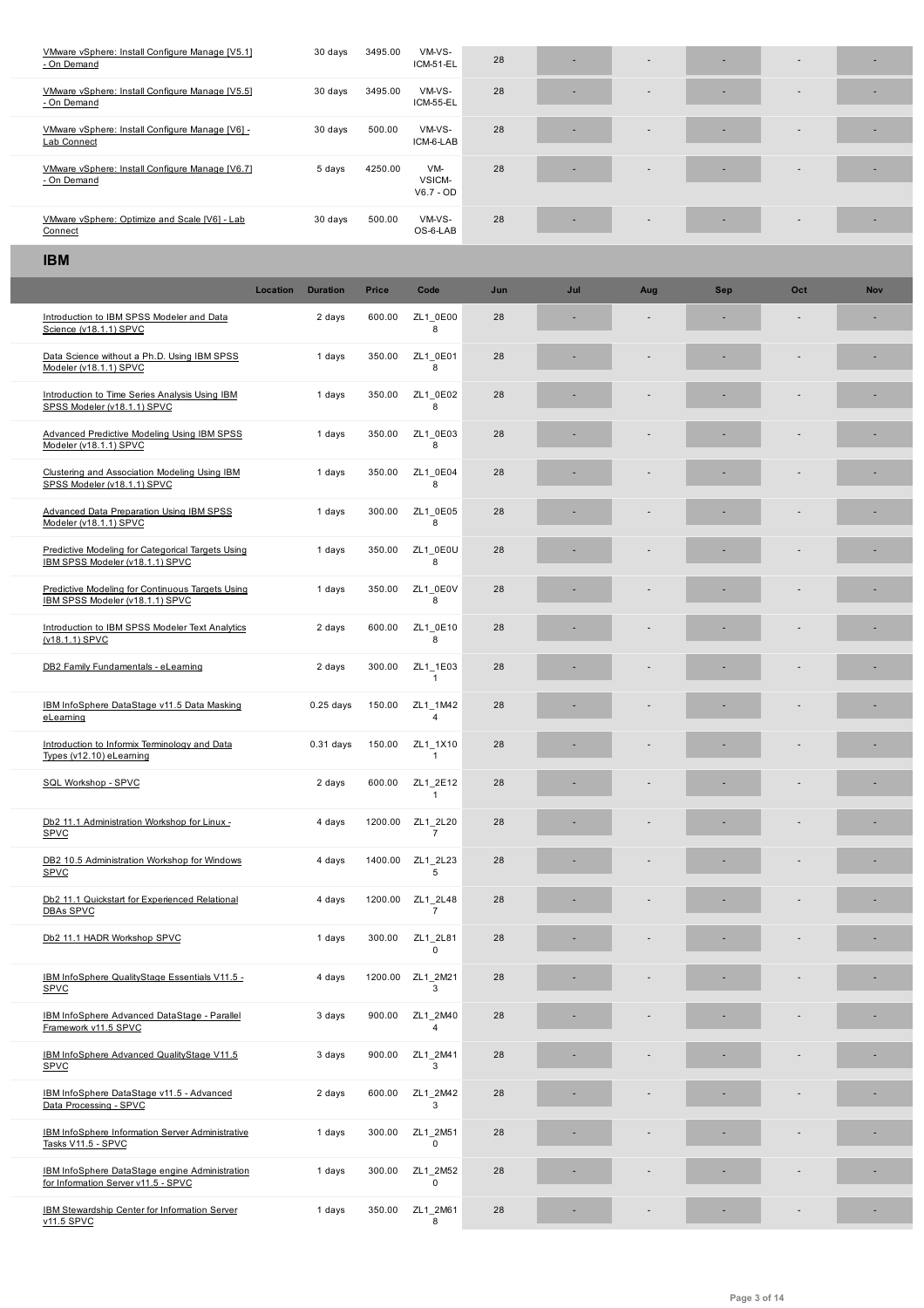| v11.5.0.2: Understanding Your Information Assets<br>- SPVC                      |             |         | 5                          |    |    |  |   |
|---------------------------------------------------------------------------------|-------------|---------|----------------------------|----|----|--|---|
| IBM BigIntegrate for Data Engineers v11.5.0.2<br><b>SPVC</b>                    | 1 days      | 350.00  | ZL1 2M70<br>$\mathbf 0$    | 28 |    |  |   |
| IBM Information Analyzer Essentials v 11.5 -<br><b>SPVC</b>                     | 4 days      | 1200.00 | ZL1 2M80<br>3              | 28 |    |  |   |
| InfoSphere MDM Architecture V11 - SPVC                                          | 3 days      | 900.00  | ZL1 2Z82<br>0              | 28 |    |  |   |
| InfoSphere MDM Workbench V11 - SPVC                                             | 3 days      | 1050.00 | ZL1 2Z84<br>$\mathbf 0$    | 28 |    |  |   |
| InfoSphere MDM Application Toolkit V11.3 - SPVC                                 | 2 days      | 600.00  | ZL1 2Z87<br>$\mathbf 0$    | 28 |    |  |   |
| InfoSphere MDM Physical Domains V11.4 - SPVC                                    | 3 days      | 1050.00 | ZL1 2Z93<br>$\mathbf 0$    | 28 |    |  |   |
| InfoSphere MDM Physical Module Algorithms V11<br>- SPVC                         | 2 days      | 875.00  | ZL1_2Z98<br>$\mathbf{1}$   | 28 |    |  |   |
| Fundamentals of the IBM Cúram SPM Platform for<br>Business Analysts 6.0.5       | 5 days      | 1750.00 | ZL1_9D47                   | 28 |    |  |   |
| IBM Cúram Express Rules for Business Analysts<br>6.0.5                          | 4 days      | 1400.00 | ZL1_9D48                   | 28 |    |  | ٠ |
| IBM Cúram Workflow for Developers 6.0.5                                         | 5 days      | 1750.00 | ZL1 9D52                   | 28 |    |  |   |
| IBM Cúram Universal Access for Developers 6.x                                   | 4 days      | 1400.00 | ZL1 9D54                   | 28 |    |  |   |
| <b>IBM Cúram SPM Platform Runtime Environment</b><br>6.0.5 - Expert Arena       | 1 days      | 350.00  | ZL1 9D56                   | 28 |    |  |   |
| IBM Cúram Express Rules for Developers (ADE)<br>6.0.5                           | 3 days      | 1050.00 | ZL1_9D60                   | 28 |    |  |   |
| IBM Cúram Express Rules for Developers<br>(Application Integration) 6.0.5       | 3 days      | 1050.00 | ZL1 9D61                   | 28 |    |  | ٠ |
| <b>IBM Cúram Outcome Management for Business</b><br>Analysts 6.x                | $1.5$ days  | 525.00  | ZL1_9D65                   | 28 |    |  |   |
| IBM Cúram SPM 6.1 Integrating Cúram REST<br><b>APIs</b>                         | 2 days      | 700.00  | ZL1_9D68                   | 28 |    |  |   |
| Fundamentals of the IBM Cúram SPM Platform for<br><b>Business Analysts 7.X</b>  | 5 days      | 1500.00 | ZL1_9D72                   | 28 |    |  |   |
| IBM Cúram SPM for Developers (ADE) 7.X                                          | 5 days      | 1500.00 | ZL1_9D73                   | 28 |    |  |   |
| IBM Cúram SPM for Developers (Customization)<br><u>7.X</u>                      | 5 days      | 1500.00 | ZL1_9D74                   | 28 |    |  |   |
| Introduction to IBM Cúram Social Program<br>Management 7.X: Functional Overview | $0.75$ days | 300.00  | ZL1_9D75                   | 28 |    |  |   |
| IBM Cúram Social Program Management (SPM)<br>7.X Technical Overview             | 2 days      | 600.00  | ZL1 9D76                   | 28 |    |  |   |
| IBM Cúram SPM Development Environment 7.X:<br><b>Expert Arena</b>               | 1 days      | 1750.00 | ZL1_9D77                   | 28 |    |  |   |
| IBM SPM Design System for Designers                                             | $0.88$ days | 300.00  | ZL1_9D79                   | 28 | ×, |  |   |
| IBM SPM Design System for Developers                                            | 2 days      | 700.00  | ZL1_9D80                   | 28 | ä, |  | ۳ |
| IBM Universal Access for Developers (Responsive<br><b>Web Application</b> )     | 2 days      | 700.00  | ZL1_9D81                   | 28 | ä, |  | ٠ |
| IBM Solution for Child Welfare - Overview                                       | $0.31$ days | 150.00  | ZL1_9D84                   | 28 |    |  |   |
| <b>AIX Basics</b>                                                               | 4 days      | 1200.00 | ZL1 AN10<br>D              | 28 |    |  |   |
| IBM Cognos Analytics: Introduction to Authoring<br>$(v11.0)$ eLearning          | $0.63$ days | 150.00  | ZL1 B602<br>5              | 28 |    |  |   |
| IBM Cognos Analytics for Consumers (v11.0)<br>eLearning                         | $0.25$ days | 150.00  | ZL1 B608<br>8              | 28 |    |  |   |
| <b>IBM Cognos Analytics - Departmental</b><br>Administration (v11.0) eLearning  | $0.25$ days | 150.00  | ZL1 B609<br>$\overline{1}$ | 28 |    |  |   |
| An Introduction to the z/OS Environment                                         | 2 days      | 300.00  | ZL1_ES05                   | 28 | ٠  |  | ٠ |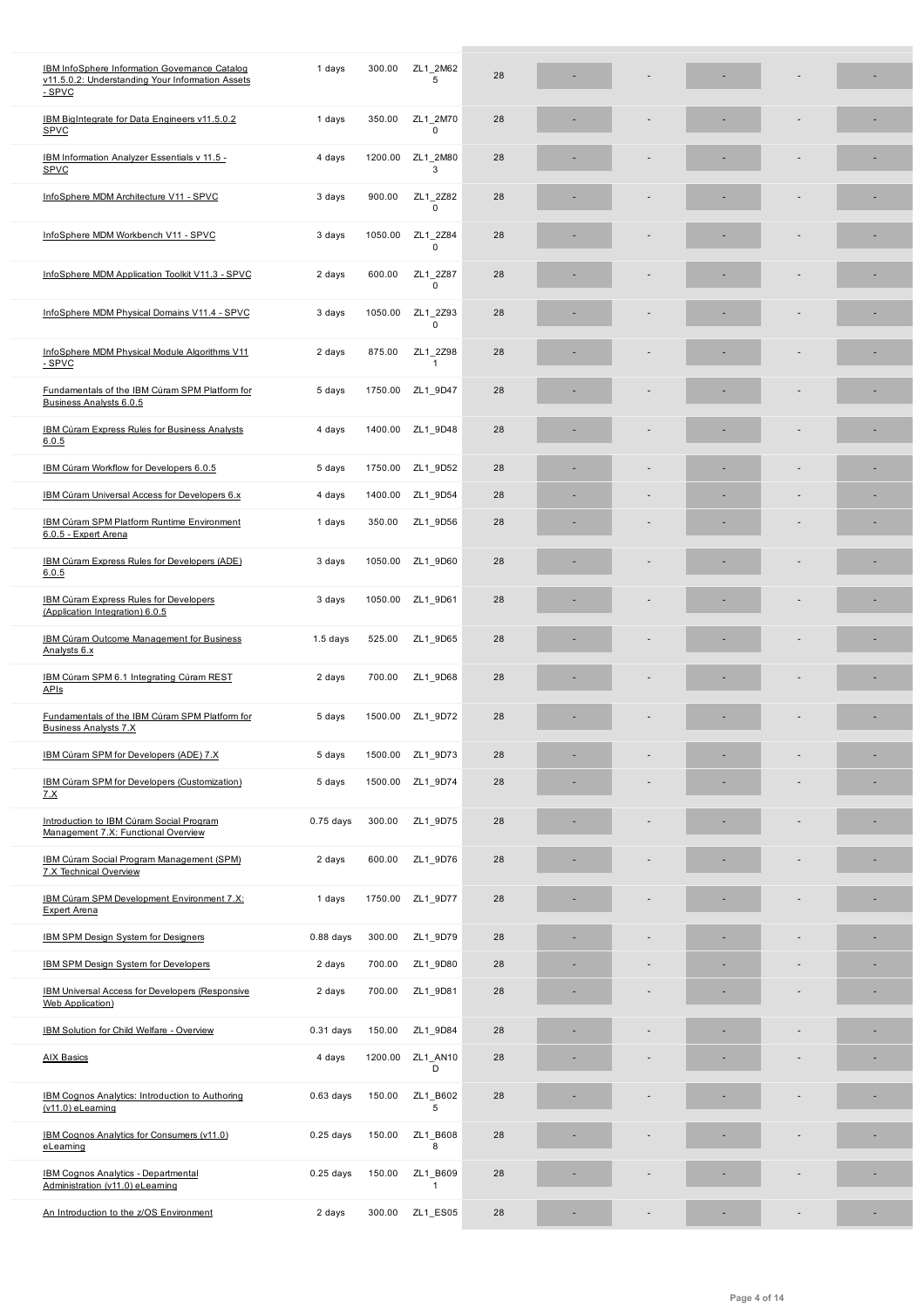|                                                                                            | Classroom   |         |                                                    |    |  |  |   |
|--------------------------------------------------------------------------------------------|-------------|---------|----------------------------------------------------|----|--|--|---|
| IBM Enterprise Records 5.1 - Core Skills                                                   | 1 days      | 350.00  | ZL1 F178                                           | 28 |  |  |   |
| IBM Enterprise Records 5.1 - System<br>Configuration                                       | 1 days      | 350.00  | ZL1_F179                                           | 28 |  |  |   |
| IBM Enterprise Records 5.1 - System<br>Maintenance                                         | 1 days      | 350.00  | ZL1 F180                                           | 28 |  |  |   |
| IBM Enterprise Records 5.1 - File Plan Design                                              | 1 days      | 350.00  | ZL1_F181                                           | 28 |  |  | ٠ |
| IBM Case Manager 5.2 - Customize and Extend<br>the Features                                | 3 days      | 900.00  | ZL1 F217                                           | 28 |  |  |   |
| IBM StoredIQ 7.6 - Core Skills                                                             | 1 days      | 350.00  | ZL1 F226                                           | 28 |  |  | ٠ |
| IBM Case Foundation 5.2.1 - Introduction                                                   | $0.5$ days  | 350.00  | ZL1_F230                                           | 28 |  |  |   |
| IBM Case Foundation 5.2.1 - Workflow application<br>deployment                             | 1 days      | 350.00  | ZL1_F237                                           | 28 |  |  |   |
| IBM Case Manager Essentials (V5.3.2) SPVC                                                  | 1 days      | 300.00  | ZL1 F290<br>9                                      | 28 |  |  | ٠ |
| Build an IBM Case Manager Solution (V5.3.2)<br>SPVC                                        | 1 days      | 300.00  | ZL1 F291<br>9                                      | 28 |  |  |   |
| Customize the IBM Case Manager Client User<br>Interface (V5.3.2) SPVC                      | 1 days      | 300.00  | ZL1 F294<br>9                                      | 28 |  |  |   |
| Learn to use Data Science Experience -<br>eLearning                                        | $0.31$ days | 150.00  | ZL1 I200<br>$\mathbf 0$                            | 28 |  |  |   |
| IBM Cognos Controller: Develop Application<br>(v10.2/v10.3) - SPVC                         | 5 days      | 1500.00 | ZL1 J122<br>$\mathbf{1}$                           | 28 |  |  |   |
| IBM Cognos Controller: Author Reports<br>(v10.2/v10.3) - SPVC                              | 1 days      | 300.00  | ZL1 J122<br>$\overline{2}$                         | 28 |  |  |   |
| <b>IBM Planning Analytics: Design and Develop</b><br>Models in Architect (v2.0) SPVC       | 5 days      | 1500.00 | ZL1 J136<br>$\mathbf{1}$                           | 28 |  |  |   |
| Overview of IBM Cognos Analytics (v11.0) - SPVC                                            | 1 days      | 300.00  | ZL1 J400<br>8                                      | 28 |  |  |   |
| IBM Cognos Analytics: Architecture and Logging<br>(v11.0) SPVC                             | 2 days      | 600.00  | ZL1 J401<br>9                                      | 28 |  |  |   |
| IBM Cognos Analytics - Author Reports with<br>Multidimensional Data (V11.0) - SPVC         | 2 days      | 600.00  | ZL1 J406<br>$\mathbf{1}$                           | 28 |  |  |   |
| <b>IBM Cognos Cube Designer - Design Dynamic</b><br>Cubes (v11.0) - SPVC                   | 2 days      | 600.00  | ZL1 J406<br>3                                      | 28 |  |  |   |
| <b>IBM Cognos Analytics - Author Active Reports</b><br>$(v11.0) - SPVC$                    | 1 days      | 300.00  | ZL1 J409<br>8                                      | 28 |  |  |   |
| <b>IBM Cognos Analytics: Enterprise Administration</b><br>(v11.0.x) SPVC                   | 2 days      | 600.00  | ZL1_J415<br>5                                      | 28 |  |  |   |
| IBM Cognos Analytics: Enterprise Administration<br>(V11.1.x) SPVC                          | 2 days      | 600.00  | ZL1_J425<br>5                                      | 28 |  |  |   |
| Overview of IBM Cognos Analytics - eLearning                                               | $0.88$ days | 150.00  | ZL1 K010<br>15                                     | 28 |  |  |   |
| dashDB SQL for Basic Queries                                                               | $0.75$ days | 150.00  | ZL1 K040<br>01                                     | 28 |  |  |   |
| dashDB SQL for Functions, Grouping, Union,<br>Subqueries and Updates - eLearning           | 1 days      | 150.00  | ZL1 K040<br>03                                     | 28 |  |  |   |
| dashDB SQL for Subqueries, Functions,<br>Procedures, and Performance - eLearning           | 1 days      | 150.00  | ZL1 K040<br>09                                     | 28 |  |  |   |
| <b>IBM Planning Analytics: Administer the Technical</b><br>Environment - Local - eLearning | 1 days      | 150.00  | ZL1_K050<br>03                                     | 28 |  |  |   |
| Using XML in DataStage - eLearning                                                         | $0.5$ days  | 150.00  | ZL1 K070<br>01                                     | 28 |  |  |   |
| Watson Explorer Foundational Components (v11)<br>SPVC                                      | 4 days      | 1400.00 | ZL1 0316<br>$\overline{7}$                         | 28 |  |  |   |
| Watson Explorer Analytical Components (v11)<br>SPVC                                        | 4 days      | 1400.00 | ZL1 0317<br>$\overline{7}$                         | 28 |  |  |   |
|                                                                                            |             |         | $\hspace{0.1em} \ldots \hspace{0.1em}$ .<br>$\sim$ |    |  |  |   |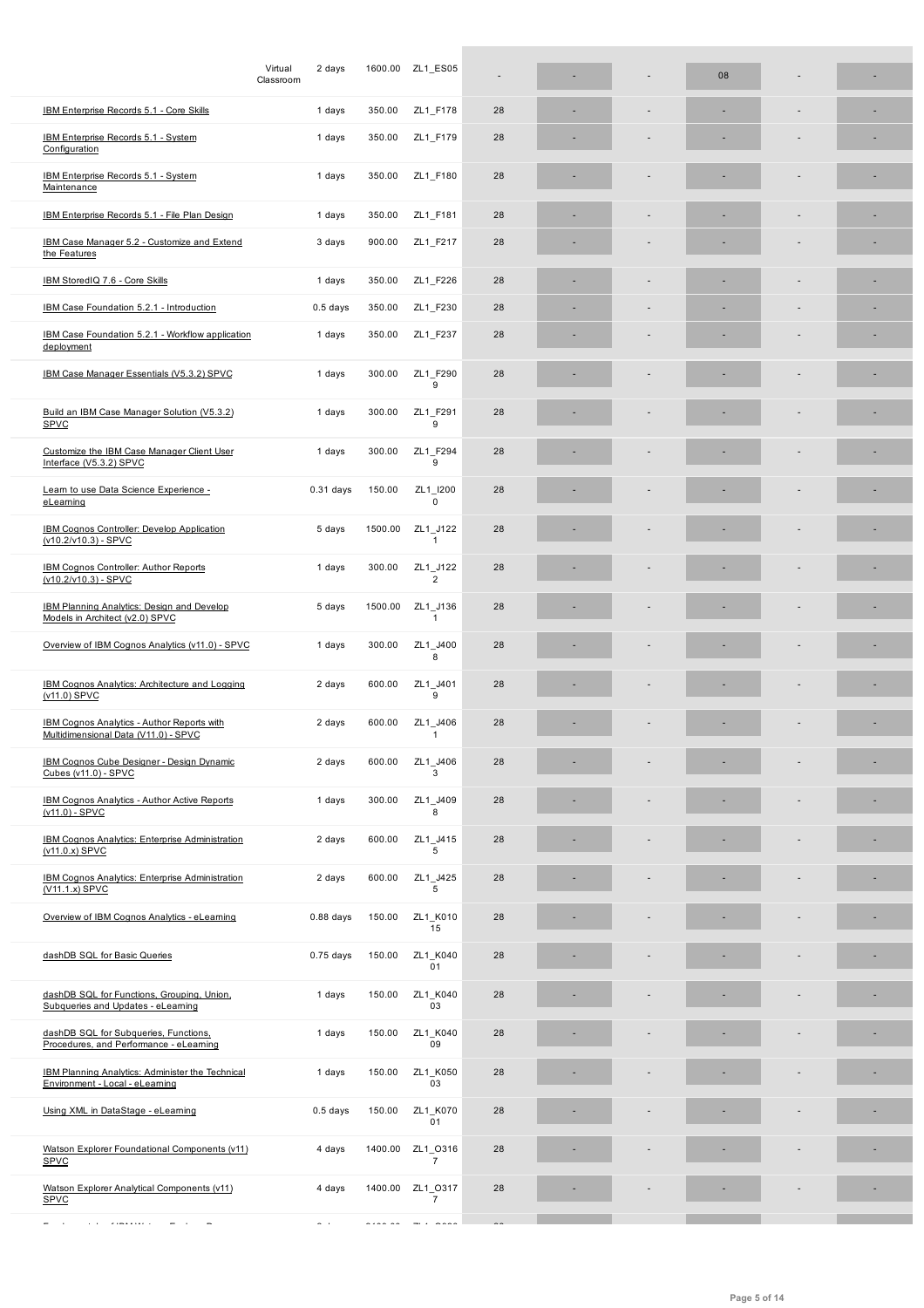| Storage Area Networking Fundamentals                                           | 4 days      | 600.00  | ZL1_SN71<br>D              | 28 |  |                          |  |
|--------------------------------------------------------------------------------|-------------|---------|----------------------------|----|--|--------------------------|--|
| IBM Spectrum Virtualize RAID Protection                                        | $0.5$ days  | 150.00  | ZL1 SNV<br>10AD            | 28 |  |                          |  |
| IBM Spectrum Virtualize - Advanced Cluster<br>Concepts                         | $0.5$ days  | 150.00  | ZL1_SNV<br>10BD            | 28 |  |                          |  |
| IBM Spectrum Virtualize - Transparent Cloud<br>Tiering                         | $0.5$ days  | 150.00  | ZL1_SNV<br>10CD            | 28 |  |                          |  |
| IBM Spectrum Virtualize for the IBM SAN Volume<br>Controller                   | 1 days      | 150.00  | ZL1 SNV<br>10D             | 28 |  |                          |  |
| IBM Operations Analytics Log Analysis 1.3<br>Administration                    | $0.75$ days | 700.00  | ZL1_TOD<br>30              | 28 |  |                          |  |
| IBM Operations Analytics Log Analysis 1.3.2 -<br><b>Differences</b>            | $0.75$ days | 350.00  | ZL1_TOD<br>35              | 28 |  |                          |  |
| IBM Netcool Operations Insight 1.4 -<br>Fundamentals                           | 2 days      | 600.00  | ZL1_TOD<br>43              | 28 |  |                          |  |
| IBM Tivoli Netcool Configuration Manager 6.4.2<br>Operations and Configuration | 5 days      | 1750.00 | ZL1 TOD<br>44              | 28 |  |                          |  |
| IBM Monitoring 8.1.3 - Implementation and<br>Administration (SPVC)             | 2 days      | 600.00  | ZL1 TOD<br>46              | 28 |  |                          |  |
| IBM Control Desk 7.6.0.2 Fundamentals                                          | 2 days      | 700.00  | ZL1_TOD<br>47              | 28 |  |                          |  |
| <b>IBM Agile Lifecycle Manager Tutorial</b>                                    | 1 days      | 350.00  | ZL1_TOD<br>50              | 28 |  |                          |  |
| <b>IBM Cloud Application Performance Management</b><br>8.1.4 Fundamentals      | 3 days      | 1050.00 | ZL1 TOD<br>51              | 28 |  |                          |  |
| IBM Cloud Pak for Multicloud Management V1.3<br>Administration I               | $0.75$ days | 300.00  | ZL1_TOD<br>80              | 28 |  |                          |  |
| IBM SmartCloud Control Desk 7.5 IT Asset<br>Management Fundamentals            | 3 days      | 1050.00 | ZL1_TOS<br>38              | 28 |  |                          |  |
| IBM Tivoli Monitoring 6.3 Fundamentals                                         | 3 days      | 1050.00 | ZL1_TOS<br>57              | 28 |  |                          |  |
| IBM Tivoli Monitoring 6.3 for Implementers                                     | 3 days      | 1050.00 | ZL1_TOS<br>59              | 28 |  |                          |  |
| IBM Tivoli Monitoring 6.3 Advanced Administration                              | 2 days      | 700.00  | ZL1_TOS<br>63              | 28 |  |                          |  |
| Fundamentals of IBM Spectrum Protect                                           | 2 days      | 600.00  | ZL1_TS10<br>1D             | 28 |  |                          |  |
| WebSphere Application Server V9 Administration                                 | 2.5 days    | 900.00  | ZL1 ZA59<br>0              | 28 |  |                          |  |
| WebSphere Application Server V9 Administration<br>in a Federated Environment   | $1.5$ days  | 600.00  | ZL1 ZA59<br>9              | 28 |  |                          |  |
| WebSphere Application Server V8.5.5<br>Administration                          | 5 days      | 1500.00 | ZL1 ZA85<br>5              | 28 |  |                          |  |
| <b>IBM Blueworks Live Account Administration</b>                               | 0.6 days    | 350.00  | ZL1 ZB03<br>0              | 28 |  |                          |  |
| Process Discovery and Modeling in IBM Blueworks<br>Live                        | 0.6 days    | 150.00  | ZL1_ZB03<br>$\mathbf{1}$   | 28 |  |                          |  |
| Developing Rule Solutions in IBM Operational<br>Decision Manager V8.9          | 5 days      | 1750.00 | ZL1 ZB40<br>$\Omega$       | 28 |  |                          |  |
| Managing Decisions in IBM Operational Decision<br>Manager V8.9                 | 5 days      | 1750.00 | ZL1 ZB40<br>$\mathbf{1}$   | 28 |  |                          |  |
| Developing Rule Solutions in IBM Operational<br>Decision Manager V8.9.2        | 5 days      | 1500.00 | ZL1 ZB40<br>$\overline{2}$ | 28 |  |                          |  |
| Developing Solutions with IBM Decision Server<br>Insights V8.10                | 4 days      | 1400.00 | ZL1 ZB40<br>3              | 28 |  |                          |  |
| Developing Rule Solutions in IBM Operational<br>Decision Manager V8.10         | 5 days      | 1750.00 | ZL1_ZB40<br>4              | 28 |  |                          |  |
| Automating Tasks Using IBM Robotic Process<br>and a series of the state of     | 5 days      | 1750.00 | ZL1_ZB50                   | 28 |  | $\overline{\phantom{a}}$ |  |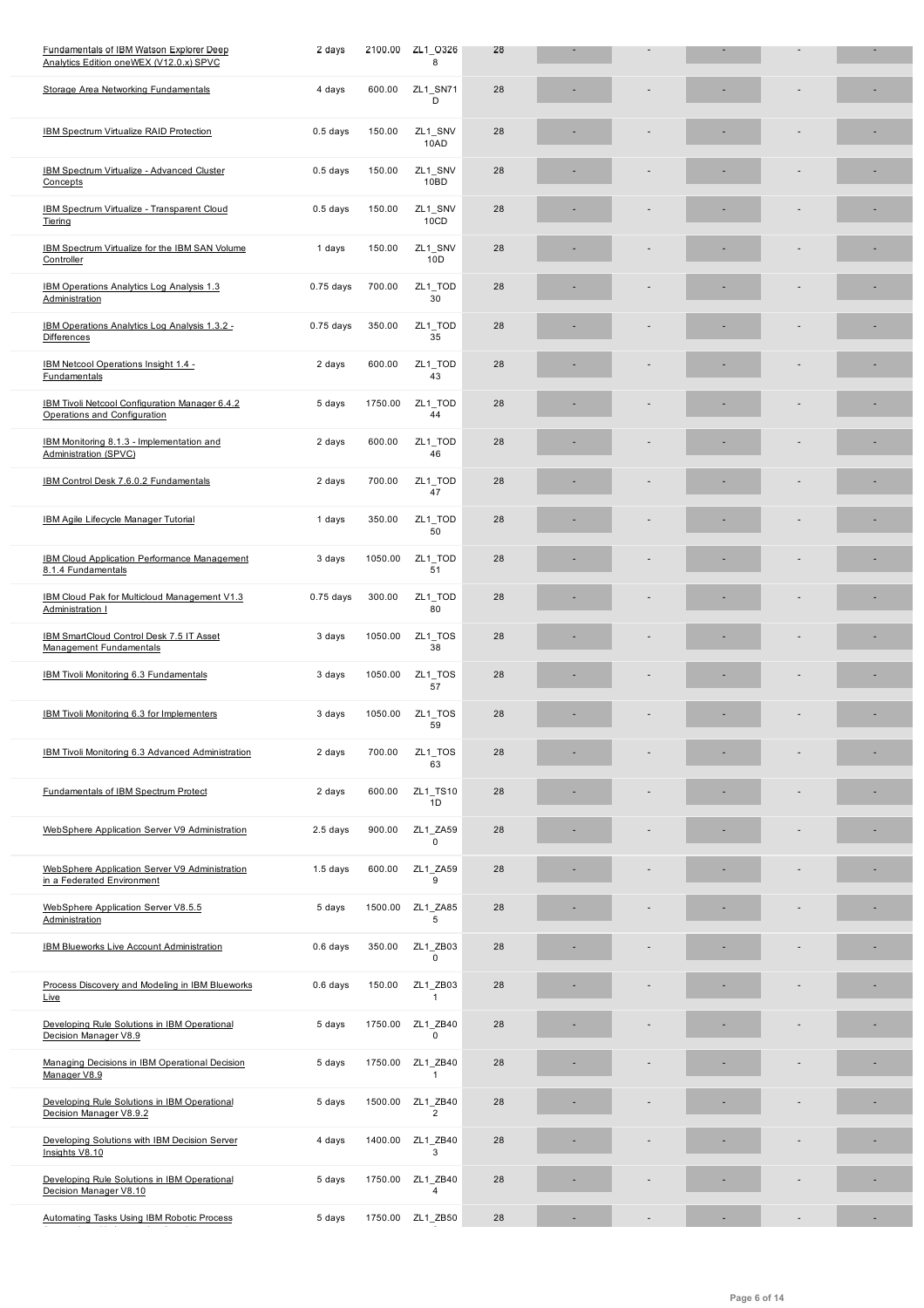| <b>Process modeling with IBM Business Process</b><br>Manager Standard V8.5.7       | z days      | 100.00  | $LLI$ $LDOZ$<br>$\overline{2}$ | 28 |  |  |  |
|------------------------------------------------------------------------------------|-------------|---------|--------------------------------|----|--|--|--|
| Process Implementing with IBM Business Process<br>Manager Standard V8.5.7 - I      | 5 days      | 1750.00 | ZL1 ZB82<br>3                  | 28 |  |  |  |
| Process Implementing with IBM Business Process<br>Manager Standard V8.5.7 - III    | 3 days      | 1050.00 | ZL1_ZB82<br>$\overline{4}$     | 28 |  |  |  |
| Process Implementing with IBM Business Process<br>Manager V8.6 - I                 | 5 days      | 1750.00 | ZL1_ZB82<br>$\overline{7}$     | 28 |  |  |  |
| Administration of IBM Business Process Manager<br>Advanced V8.5.7                  | 5 days      | 1750.00 | ZL1 ZB87<br>$\mathbf{1}$       | 28 |  |  |  |
| Developing with Integration Designer in IBM<br>Business Process Manager V8.6 - I   | 5 days      | 1500.00 | ZL1 ZB87<br>$\overline{2}$     | 28 |  |  |  |
| Development and Administration of Applications<br>with IBM Business Monitor V8.5.7 | $3.5$ days  | 1225.00 | ZL1_ZB89<br>6                  | 28 |  |  |  |
| API Lifecycle Governance with IBM API Connect<br>v2018                             | 2 days      | 600.00  | ZL1 ZD50<br>9                  | 28 |  |  |  |
| Create, Secure, and Publish APIs with IBM API<br>Connect v2018                     | 4 days      | 1200.00 | ZL1_ZD51<br>$\overline{4}$     | 28 |  |  |  |
| <b>Essentials of Service Development for IBM</b><br>DataPower Gateway V7.5         | $2.5$ days  | 875.00  | ZL1_ZE75<br>$\mathbf{1}$       | 28 |  |  |  |
| Administration of IBM DataPower Gateway V7.6                                       | 2.5 days    | 900.00  | ZL1_ZE76<br>$\mathbf{1}$       | 28 |  |  |  |
| IBM MQ V9 Managed File Transfer Concepts,<br>Use, and Administration               | 2 days      | 600.00  | ZL1_ZM00<br>3                  | 28 |  |  |  |
| Technical Introduction to IBM MQ                                                   | 1 days      | 150.00  | ZL1_ZM10<br>3                  | 28 |  |  |  |
| IBM MQ V9 System Administration (using<br>Windows for labs)                        | 4 days      | 1200.00 | ZL1 ZM15<br>3                  | 28 |  |  |  |
| IBM MQ V9 Advanced System Administration<br>(Distributed)                          | 4 days      | 1200.00 | ZL1_ZM21<br>3                  | 28 |  |  |  |
| IBM MQ V9 Application Development (Windows<br>Labs)                                | 3 days      | 900.00  | ZL1_ZM51<br>3                  | 28 |  |  |  |
| IBM Integration Bus V10 System Administration                                      | 5 days      | 1500.00 | ZL1_ZM64<br>6                  | 28 |  |  |  |
| IBM Integration Bus V10 Application Development                                    | 5 days      |         | 1500.00 ZL1_ZM66<br>6          | 28 |  |  |  |
| IBM Integration Bus V10 Application Development<br>Ш                               | 4 days      | 1200.00 | ZL1 ZM67<br>6                  | 28 |  |  |  |
| Design and Deploy Full-Stack Cloud Environments<br>with IBM UrbanCode Deploy       | 1 days      | 350.00  | ZL1_ZQ41<br>$\mathbf{1}$       | 28 |  |  |  |
| IBM QRadar SIEM Foundations - Self-Paced<br>Virtual Course (SPVC)                  | 3 days      | 1450.00 | ZL1_BQ1<br>04X                 | 28 |  |  |  |
| <b>Containers on IBM Power</b>                                                     | 1 days      | 1400.00 | ZL1_LX06<br>3D                 | 28 |  |  |  |
| <b>IBM Transformation Advisor with OpenShift on</b><br>Power                       | $0.5$ days  | 1400.00 | ZL1_QZC<br>44D                 | 28 |  |  |  |
| Linux System Administration with IBM Power<br>Systems                              | 2 days      | 1400.00 | ZL1_QZD<br>32D                 | 28 |  |  |  |
| Private Cloud Management on IBM Power<br>Systems                                   | 2 days      | 1400.00 | ZL1 QZD<br>33D                 | 28 |  |  |  |
| IBM Spectrum Control and IBM Storage Insights<br>Implementation and Lab Access     | $0.5$ days  | 350.00  | ZL1_SSC<br>15                  | 28 |  |  |  |
| Monitoring the IBM Elastic Storage System                                          | 1 days      | 150.00  | ZL1_SSE<br>12D                 | 28 |  |  |  |
| IBM FlashSystem 9200 Implementation                                                | $0.75$ days | 150.00  | ZL1_SSF<br>S7D                 | 28 |  |  |  |
| Using Agile Service Manager 1.1.8                                                  | 2 days      | 825.00  | ZL1_TOD<br>68                  | 28 |  |  |  |
|                                                                                    |             |         |                                |    |  |  |  |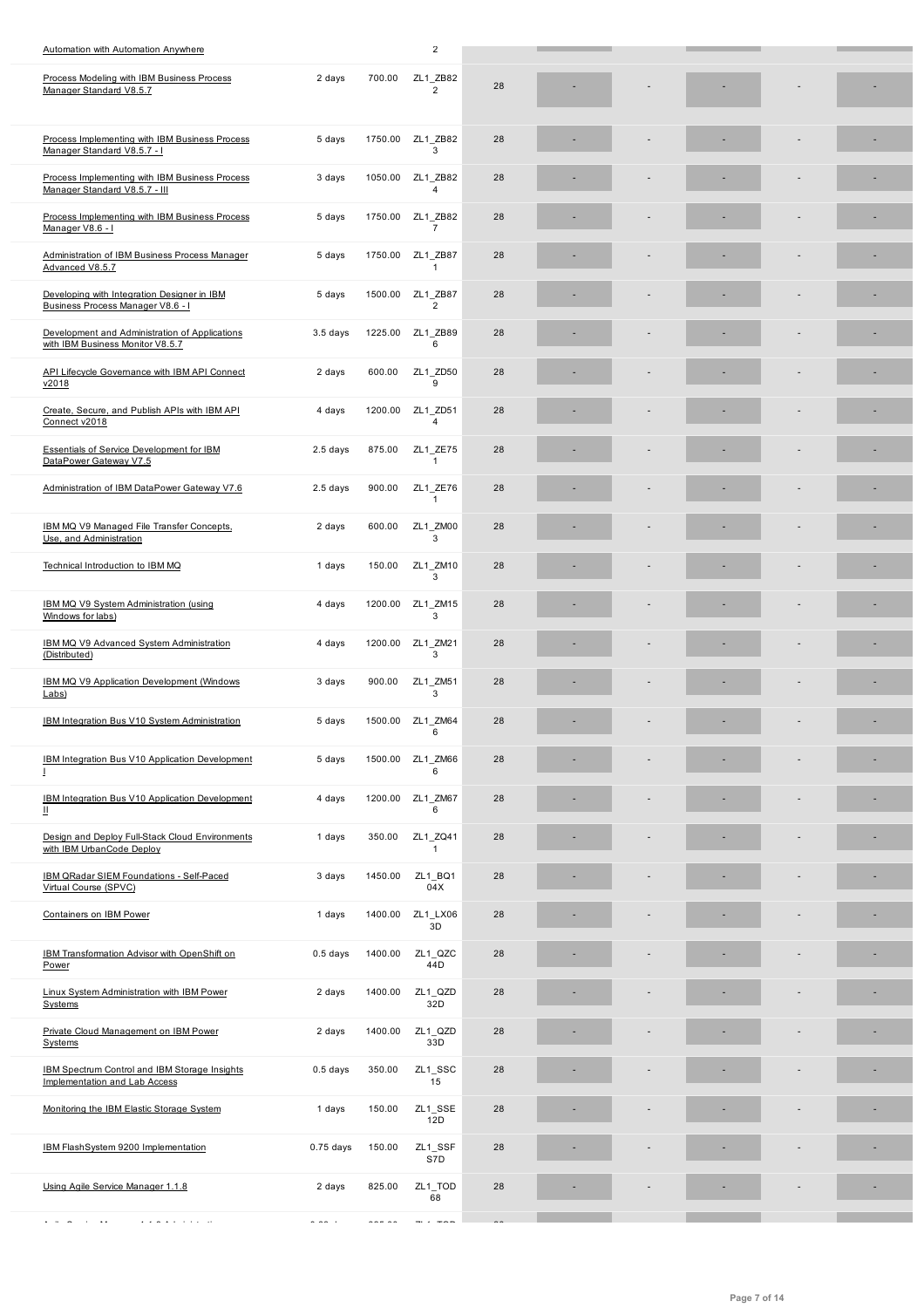| Application Migration and Modernization with IBM                                  | $0.63$ days | 825.00  | ZL1_VW0                        | 28 |  |    |    |
|-----------------------------------------------------------------------------------|-------------|---------|--------------------------------|----|--|----|----|
| WebSphere Hybrid Edition                                                          |             |         | 14                             |    |  |    |    |
| Machine Learning Rapid Prototyping with IBM<br><b>Watson Studio</b>               | $1.13$ days | 169.50  | ZL1_W70<br>72                  | 28 |  |    |    |
| The AI Ladder: A Framework for Deploying AI in<br>your Enterprise                 | $0.38$ days | 791.00  | ZL1 W71<br>00                  | 28 |  |    |    |
| <b>Exploratory Data Analysis for Machine Learning</b>                             | 1 days      | 791.00  | ZL1 W71<br>01                  | 28 |  |    | ٠  |
| Supervised Learning: Regression                                                   | $1.38$ days | 791.00  | ZL1_W71<br>02                  | 28 |  |    |    |
| Supervised Learning: Classification                                               | $1.38$ days | 791.00  | ZL1_W71<br>03                  | 28 |  |    |    |
| <b>Unsupervised Learning</b>                                                      | 1 days      | 791.00  | ZL1_W71<br>04                  | 28 |  |    |    |
| Deep Learning and Reinforcement Learning                                          | $1.75$ days | 791.00  | ZL1_W71<br>05                  | 28 |  |    |    |
| Specialized Models: Time Series and Survival<br>Analysis                          | $1.38$ days | 791.00  | ZL1_W71<br>06                  | 28 |  |    |    |
| What is Conversational AI?                                                        | $0.63$ days | 791.00  | ZL1_W71<br>07                  | 28 |  |    |    |
| What is Natural Language Processing (NLP)?                                        | $0.56$ days | 791.00  | ZL1_W71<br>08                  | 28 |  |    |    |
| Reducing Unfair Bias in Machine Learning                                          | $0.5$ days  | 791.00  | ZL1_W71<br>09                  | 28 |  |    |    |
| Al FactSheets for Transparency and Governance                                     | $0.38$ days | 791.00  | ZL1_W711<br>$\mathbf 0$        | 28 |  |    |    |
| Al Explainability 360 for Explainable AI and ML                                   | $0.38$ days | 791.00  | ZL1_W711<br>$\overline{7}$     | 28 |  |    |    |
| <b>Watson Studio Primer</b>                                                       | $0.25$ days | 791.00  | ZL1 W711<br>8                  | 28 |  |    |    |
| Al on IBM Watson: The Essential Guide                                             | $0.13$ days | 791.00  | ZL1_W71<br>21                  | 28 |  |    | ٠  |
| <b>Essentials of AI and Cloud</b>                                                 | $0.13$ days | 791.00  | ZL1_W71<br>22                  | 28 |  |    |    |
| Natural Language Processing and Search with<br><b>IBM Watson</b>                  |             |         | 0.44 days 791.00 ZL1_W71<br>23 | 28 |  |    |    |
| Trustworthy AI for an Enterprise with IBM Watson<br>Studio                        | $0.19$ days | 791.00  | ZL1_W71<br>25                  | 28 |  |    |    |
| Developing Workflow Solutions using IBM<br>Business Automation Workflow V20.0.0.1 | 5 days      | 1500.00 | ZL1_WB8<br>35                  | 28 |  |    |    |
| Developing Applications in IBM Datacap V9.1.7                                     | 4 days      | 1200.00 | ZL1_WF3<br>18                  | 28 |  |    | ٠  |
| <b>IBM Cognos Analytics: Dashboard Essentials</b><br>(V11.1.x)                    | $0.5$ days  | 150.00  | ZL1 B628<br>9                  | 28 |  |    | ٠  |
| IBM Cognos Analytics: Modeling with Data<br>Modules (V11.1.x)                     | $0.81$ days | 150.00  | ZL1 B629<br>$\mathbf 0$        | 28 |  | ÷  | ٠  |
| <b>IBM Cognos Analytics: Author Reports</b><br>Fundamentals (V11.1.x) SPVC        | 3 days      | 900.00  | ZL1 J425<br>8                  | 28 |  |    |    |
| IBM Cognos Analytics: Author Reports Advanced<br>$(V11.1.x)$ SPVC                 | 2 days      | 600.00  | ZL1 J425<br>9                  | 28 |  |    |    |
| IBM App Connect Enterprise V11 Application<br>Development                         | 5 days      | 1500.00 | ZL1 ZM66<br>8                  | 28 |  |    |    |
| <b>Advanced Statistical Analysis Using IBM SPSS</b><br>Statistics (V26) - SPVC    | 2 days      | 600.00  | ZL1_0K09<br>B                  | 28 |  |    |    |
| <b>Statistical Analysis Using IBM SPSS Statistics</b><br>(V25) SPVC               | 2 days      | 600.00  | ZL1 0K51<br>Α                  | 28 |  |    |    |
| <b>Statistical Analysis Using IBM SPSS Statistics</b><br>$(V26)$ SPVC             | 2 days      | 600.00  | ZL1 0K51<br>В                  | 28 |  |    | ٠  |
| IBM SPSS Statistics Essentials (V25) SPVC                                         | 2 days      | 600.00  | ZL1_0K53                       | 28 |  | ÷, | ×, |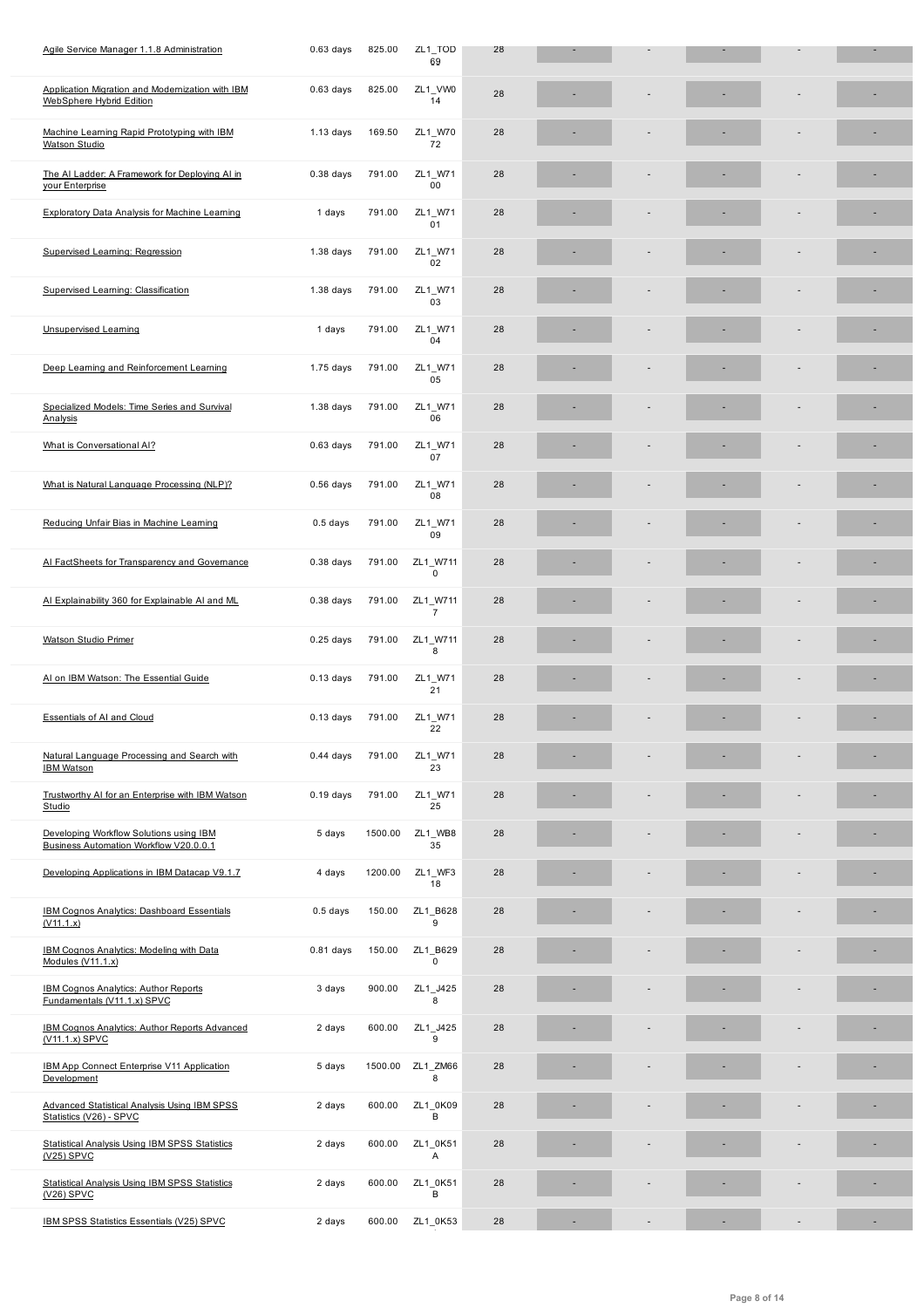| IBM SPSS Statistics Essentials (V26) - SPVC                                                                                                                                                             | 2 days      | 600.00  | ZL1_0K53<br>B              | 28 |  |  |  |
|---------------------------------------------------------------------------------------------------------------------------------------------------------------------------------------------------------|-------------|---------|----------------------------|----|--|--|--|
| IBM InfoSphere Information Governance Catalog<br>v11.5.0.2: Building the Catalog SPVC                                                                                                                   | 1 days      | 300.00  | ZL1 2M61<br>5              | 28 |  |  |  |
| IBM Cloud Pak for Data (V2.5.x): Foundations -<br>eLearning                                                                                                                                             | $0.81$ days | 150.00  | ZL1 6X23<br>6              | 28 |  |  |  |
| IBM Cognos Analytics on IBM Cloud Pak for Data<br>(V2.5.x): Dashboarding and Reporting - eLearning                                                                                                      | $0.88$ days | 150.00  | ZL1_6X23<br>$\overline{7}$ | 28 |  |  |  |
| IBM Watson OpenScale on IBM Cloud Pak for<br>Data (V2.5.x) eLearning                                                                                                                                    | $0.81$ days | 150.00  | ZL1 6X24<br>0              | 28 |  |  |  |
| IBM Decision Optimization on IBM Cloud Pak for<br>Data (V2.5.x) eLearning                                                                                                                               | $0.75$ days | 150.00  | ZL1 6X24<br>$\overline{2}$ | 28 |  |  |  |
| IBM SPSS Modeler for IBM Cloud Pak for Data<br>$(V3.0.x)$ eLearning                                                                                                                                     | $0.75$ days | 150.00  | ZL1 6X33<br>4              | 28 |  |  |  |
| IBM Cloud Pak for Data (V3.0.x): Foundations<br>eLearning                                                                                                                                               | $0.81$ days | 150.00  | ZL1 6X33<br>6              | 28 |  |  |  |
| IBM Watson Knowledge Catalog for IBM Cloud<br>Pak for Data (V3.0.x) eLearning                                                                                                                           | $0.5$ days  | 150.00  | ZL1 6X34<br>$\mathbf{1}$   | 28 |  |  |  |
| IBM Cloud Pak for Data (V3.5.x): Foundations -<br>eLearning                                                                                                                                             | $0.81$ days | 150.00  | ZL1_6X43<br>6              | 28 |  |  |  |
| IBM Cloud Pak for Data: Administration eLearning                                                                                                                                                        | $0.75$ days | 150.00  | ZL1 6XA1<br>00             | 28 |  |  |  |
| Introduction to IBM Netezza Performance Server<br>eLearning                                                                                                                                             | $0.81$ days | 150.00  | ZL1 6XA1<br>01             | 28 |  |  |  |
| IBM FileNet P8 Platform Essentials (V5.5.x) SPVC                                                                                                                                                        | 1 days      | 300.00  | ZL1 F280<br>9              | 28 |  |  |  |
| IBM FileNet P8 Platform Administration (V5.5.x)<br><b>SPVC</b>                                                                                                                                          | 5 days      | 1500.00 | ZL1 F281<br>9              | 28 |  |  |  |
| IBM Planning Analytics: Analyze Data and Create<br>Reports (V2.0.x) SPVC                                                                                                                                | 2 days      | 600.00  | ZL1 J135<br>$\overline{7}$ | 28 |  |  |  |
| <b>IBM Planning Analytics: Design and Develop</b><br>Models in Planning Analytics Workspace (V2.0.x)<br><b>SPVC</b>                                                                                     | 5 days      | 1500.00 | ZL1 J136<br>$\overline{2}$ | 28 |  |  |  |
| IBM Cognos Analytics: Author Reports<br>Fundamentals (v11.0.x) SPVC                                                                                                                                     | 3 days      | 900.00  | ZL1 J415<br>8              | 28 |  |  |  |
| IBM Cognos Analytics: Author Reports Advanced<br>$(v11.0.x)$ SPVC                                                                                                                                       | 2 days      | 600.00  | ZL1 J415<br>9              | 28 |  |  |  |
| IBM Cognos Framework Manager: Design<br>Metadata Models (v11.1.x) SPVC                                                                                                                                  | 4 days      | 1200.00 | ZL1 J425<br>$\overline{2}$ | 28 |  |  |  |
| <b>Essentials of IBM Rational DOORS Next</b><br>Generation v6.0.5 (IBM Engineering<br>Requirements Management DOORS Next)                                                                               | 1 days      | 150.00  | ZL1 ODC<br>8000            | 28 |  |  |  |
| <b>IBM Watson Assistant Methodology</b>                                                                                                                                                                 | $0.5$ days  | 150.00  | ZL1_W70<br>70              | 28 |  |  |  |
| IBM Cloud Pak for Automation, Installation and<br>Administration                                                                                                                                        | 2 days      | 600.00  | ZL1 ZB31<br>8              | 28 |  |  |  |
| IBM App Connect Enterprise V11 Essentials (with<br>lab)                                                                                                                                                 | 2 days      | 600.00  | ZL1 ZD01<br>3              | 28 |  |  |  |
| IBM Content Navigator Administration V3.0.6                                                                                                                                                             | 4 days      | 1200.00 | ZL1 ZF27<br>0              | 28 |  |  |  |
| IBM MQ V9.1 System Administration                                                                                                                                                                       | 5 days      | 1500.00 | ZL1_ZM15<br>6              | 28 |  |  |  |
| IBM SPSS Modeler Foundations (V18.2) SPVC                                                                                                                                                               | 2 days      | 600.00  | ZL1 0E06<br>9              | 28 |  |  |  |
| IBM InfoSphere Master Data Management<br>Fundamentals (V11.6) eLearning                                                                                                                                 | 1 days      | 150.00  | ZL1_1Z80<br>$\overline{2}$ | 28 |  |  |  |
| InfoSphere MDM Workbench V11                                                                                                                                                                            | 3 days      | 450.00  | ZL1_1Z84<br>0              | 28 |  |  |  |
| $\alpha$ , and $\alpha$ , and $\alpha$ , and $\alpha$ , and $\alpha$ , and $\alpha$ , and $\alpha$<br>$\label{eq:2.1} \begin{array}{cccccccccc} \cdots & \cdots & \cdots & \cdots & \cdots \end{array}$ |             |         |                            |    |  |  |  |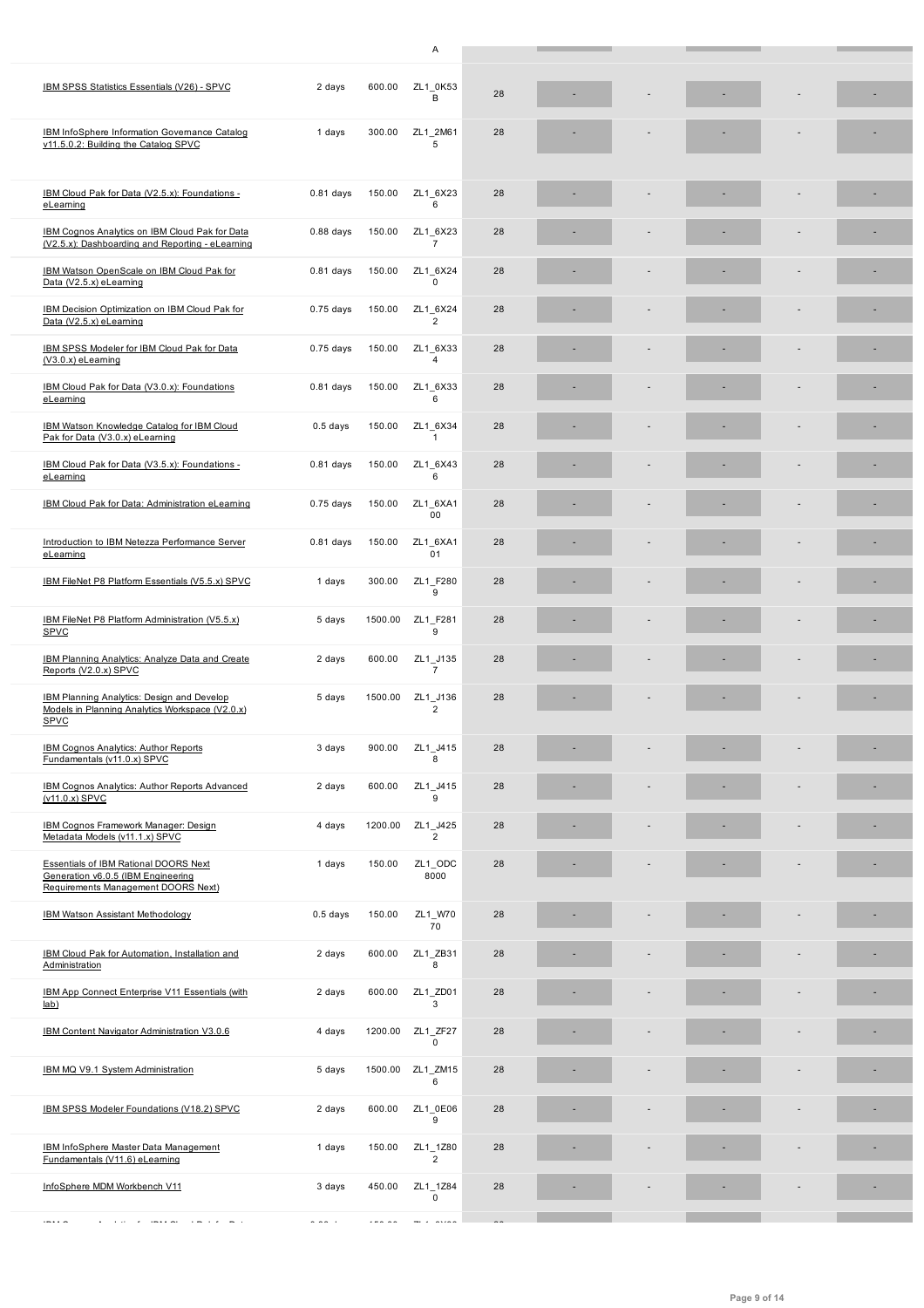| IBM Watson Studio and IBM Watson Machine<br>Learning for IBM Cloud Pak for Data (V3.0.x)<br>eLearning |                      | $0.75$ days<br>150.00 | ZL1 6X33<br>8              | 28 |    |        |        |            |        |
|-------------------------------------------------------------------------------------------------------|----------------------|-----------------------|----------------------------|----|----|--------|--------|------------|--------|
| IBM Decision Optimization for IBM Cloud Pak for<br>Data (V3.0.x) eLearning                            |                      | $0.75$ days<br>150.00 | ZL1 6X34<br>$\overline{2}$ | 28 |    |        |        |            |        |
| <b>IBM Cognos Framework Manager: Design</b><br>Metadata Models (v11.0.x) SPVC                         |                      | 4 days<br>1200.00     | ZL1 J415<br>$\overline{2}$ | 28 |    |        |        |            |        |
| IBM Netcool Operations Insight 1.6 -<br>Implementation and Configuration                              |                      | 1200.00<br>4 days     | ZL1_TOD<br>66              | 28 |    |        |        |            |        |
| <b>Advanced Statistical Analysis Using IBM SPSS</b><br>Statistics (V25) SPVC                          |                      | 600.00<br>2 days      | ZL1 0K09<br>Α              | 28 |    |        |        |            |        |
| Db2 11.1 Advanced Database Administration<br><b>SPVC</b>                                              |                      | 600.00<br>2 days      | ZL1 2L46<br>4              | 28 |    |        |        |            | ٠      |
| Virtual Module Algorithms for InfoSphere MDM<br><b>V11 - SPVC</b>                                     |                      | 2 days<br>600.00      | ZL1 2Z88<br>$\mathbf 0$    | 28 |    |        |        |            |        |
| IBM Watson Knowledge Catalog on IBM Cloud<br>Pak for Data (V2.5.x) eLearning                          |                      | $0.5$ days<br>150.00  | ZL1 6X24<br>$\mathbf{1}$   | 28 |    |        |        |            |        |
| IBM Security Guardium (V11) Foundations - Self-<br>Paced Virtual Class (SPVC)                         |                      | 3 days<br>900.00      | ZL1_8G10<br>1X             | 28 |    |        |        |            |        |
| Developing Software with IBM Rational Team<br>Concert v6.0.5 (IBM Engineering Workflow<br>Management) |                      | 1 days<br>150.00      | ZL1_ODC<br>8045            | 28 |    |        |        |            |        |
| IBM Watson Knowledge Catalog Methodology -<br>eLearning                                               |                      | $0.5$ days<br>150.00  | ZL1 W70<br>71              | 28 |    |        |        |            | ٠      |
| IBM Tivoli Netcool OMNIbus 8.1 User                                                                   |                      | $0.5$ days<br>300.00  | ZL1_TOD<br>27              | 28 |    |        |        |            |        |
| WebSphere Application Server V8.5.5 Problem<br>Determination                                          |                      | 5 days<br>1500.00     | ZL1 ZA59<br>1              | 28 |    |        |        |            |        |
| IBM Spectrum Protect Plus 10.1.8 Implementation<br>and Administration                                 | Virtual<br>Classroom | 3200.00<br>4 days     | ZL1_TSP1<br>3              |    | 05 |        | 06     |            |        |
| <b>IBM Spectrum Scale Basic Administration for</b><br>Linux and AIX                                   | Virtual<br>Classroom | 3 days<br>0.00        | ZL1_H005                   |    | 06 |        |        | 12         | ٠      |
| IBM Tivoli Netcool OMNIbus 8.1 Installation and<br>Configuration                                      | Virtual<br>Classroom | 3 days<br>2100.00     | ZL1 TN02<br>5              |    | 06 |        |        | 12         | 21     |
| IBM InfoSphere DataStage v11.5 - Advanced<br>Data Processing                                          | Virtual<br>Classroom | 1400.00<br>2 days     | ZL1_KM4<br>23              |    | 07 |        | 08     |            | 21     |
| <b>IBM Cognos Analytics: Enterprise Administration</b><br>(V11.1.x)                                   | Virtual<br>Classroom | 2 days<br>1400.00     | ZL1_B625<br>5              |    | 07 | 29     |        | 13         |        |
| Power Systems for AIX I: LPAR Configuration and<br>Planning                                           | Virtual<br>Classroom | 3 days<br>2400.00     | ZL1 AN11                   |    | 11 |        |        | 12         |        |
| <b>Effective RACF Administration</b>                                                                  | Virtual<br>Classroom | 5 days<br>4000.00     | ZL1 BE87                   |    | 11 |        |        | 17         |        |
| IBM InfoSphere DataStage Essentials (v11.5)                                                           | Virtual<br>Classroom | 4 days<br>2800.00     | ZL1_KM2<br>04              |    | 11 | 22     | 26     | 03         | 29     |
| IBM Integration Bus V10 System Administration                                                         | Virtual<br>Classroom | 3500.00<br>5 days     | ZL1 WM6<br>46              |    | 11 | ÷      | 12     | 03         | 28     |
| <b>IBM QRadar SIEM Foundations</b>                                                                    | Virtual<br>Classroom | 2100.00<br>3 days     | ZL1 BQ1<br>04              |    | 11 | 01, 22 | 12, 26 | 03, 17, 31 | 14, 28 |
| IBM Spectrum Protect version 8.1.12<br>Implementation and Administration                              | Virtual<br>Classroom | 5 days<br>4000.00     | ZL1 TS61<br>9              |    | 11 | 08     | 12     | 03, 31     | 28     |
| IBM Spectrum Protect V8.1.9 - Implementation<br>and Administration                                    | Virtual<br>Classroom | 4000.00<br>5 days     | ZL1 TS61<br>8              |    | 11 | 08     | 12     | 03, 31     | 28     |
| WebSphere Application Server V9 Administration                                                        | Virtual<br>Classroom | 2100.00<br>3 days     | ZL1_WA5<br>90              |    | 13 |        |        | 24         | ٠      |
| IBM QRadar SIEM Advanced Topics                                                                       | Virtual<br>Classroom | 2 days<br>1400.00     | ZL1 BQ2<br>04              |    | 14 | 04, 25 | 15, 29 | 06, 20     | 03, 17 |
| Introduction to Time Series Analysis Using IBM<br>SPSS Modeler (v18.1.1)                              | Virtual<br>Classroom | 1 days<br>700.00      | ZL1 0A02<br>8              |    | 18 |        | 12     |            | 14     |
| System Operator for IBM i                                                                             | Virtual              | 4 days<br>3200.00     | ZL1_AS24                   |    | 18 |        | 19     |            | 29     |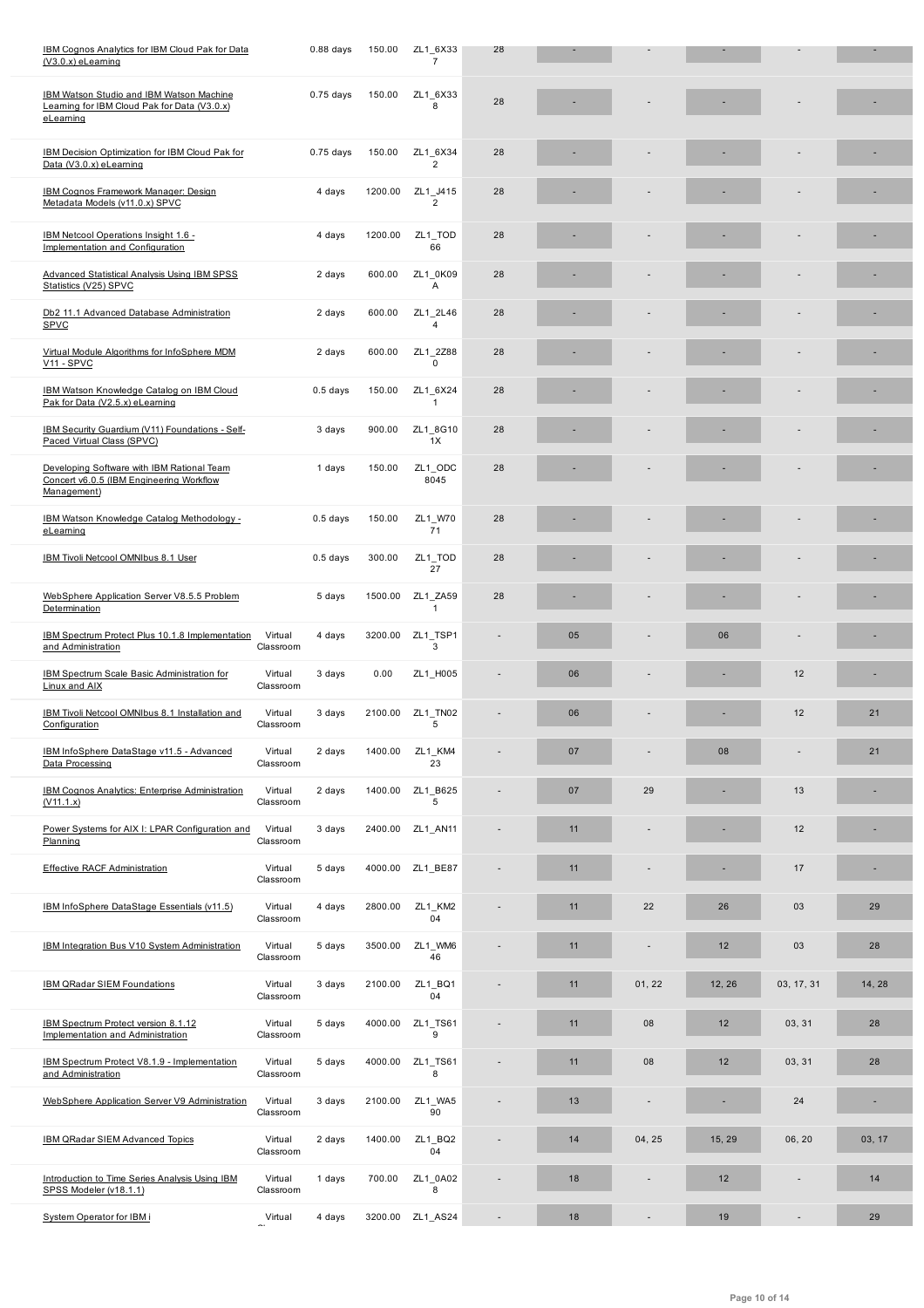| SMP/E for z/OS Workshop                                                             | Virtual<br>Classroom | 5 days | 4000.00 | ZL1 ES26                   |    |        |    |    |    |
|-------------------------------------------------------------------------------------|----------------------|--------|---------|----------------------------|----|--------|----|----|----|
| IBM Storwize V7000 Implementation Workshop                                          | Virtual<br>Classroom | 4 days | 3200.00 | ZL1 SSE<br>$\mathbf{1}$    | 18 |        | 26 | 11 |    |
| <b>Advanced Predictive Modeling Using IBM SPSS</b><br>Modeler (v18.1.1)             | Virtual<br>Classroom | 1 days | 700.00  | ZL1 0A03<br>8              | 19 |        | 13 |    | 15 |
| Clustering and Association Modeling Using IBM<br>SPSS Modeler (v18.1.1)             | Virtual<br>Classroom | 1 days | 700.00  | ZL1 0A04<br>8              | 21 |        | 15 |    | 17 |
| IBM Workload Scheduler 9.4 Administration                                           | Virtual<br>Classroom | 2 days | 1400.00 | ZL1 TX31<br>8              | 21 | 18     | 22 | 13 | 10 |
| <b>Advanced Data Preparation Using IBM SPSS</b><br>Modeler (v18.1.1)                | Virtual<br>Classroom | 1 days | 700.00  | ZL1 0A05<br>8              | 22 |        | 16 |    | 18 |
| Power Systems for AIX II AIX Implementation and<br>Administration                   | Virtual<br>Classroom | 5 days | 4000.00 | ZL1 AN12                   | 25 |        | 26 |    |    |
| Basics of z/OS RACF Administration                                                  | Virtual<br>Classroom | 5 days | 4000.00 | ZL1_ES19                   | 25 |        |    | 03 |    |
| Introduction to Storage                                                             | Virtual<br>Classroom | 3 days | 2400.00 | ZL1_SS01                   | 25 |        |    | 17 |    |
| WebSphere Application Server V8.5.5<br>Administration                               | Virtual<br>Classroom | 5 days | 3500.00 | ZL1 WA8<br>55              | 25 |        |    | 31 |    |
| IBM MQ V9 System Administration (using Linux for<br>labs)                           | Virtual<br>Classroom | 4 days | 2800.00 | ZL1 WM1<br>54              | 25 |        |    |    |    |
| IBM Spectrum Protect 8.1.11 Advanced<br>Administration, Tuning, and Troubleshooting | Virtual<br>Classroom | 5 days | 4000.00 | ZL1 TS62<br>8              | 25 | 29     | 26 | 24 | 14 |
| <b>IBM Security Verify Access Foundations</b>                                       | Virtual<br>Classroom | 3 days | 2100.00 | ZL1_TW1<br>08              | 25 |        |    |    |    |
| IBM MQ V9 System Administration (using<br>Windows for labs)                         | Virtual<br>Classroom | 4 days | 2800.00 | ZL1_WM1<br>53              | 25 |        |    |    |    |
| <b>IBM Directory Server 6.4 Fundamentals</b>                                        | Virtual<br>Classroom | 2 days | 1400.00 | ZL1_TW0<br>85              | 28 |        | 08 | 20 | 21 |
| Introduction to IBM SPSS Modeler and Data<br>Science (v18.1.1)                      | Virtual<br>Classroom | 2 days | 1400.00 | ZL1 0A00<br>8              |    | 01     |    |    | 28 |
| AIX Jumpstart for UNIX Professionals                                                | Virtual<br>Classroom | 5 days | 4000.00 | ZL1 AN14                   |    | 01     |    | 24 |    |
| Fundamental System Skills in z/OS                                                   | Virtual<br>Classroom | 5 days |         | 4000.00 ZL1_ES10           |    | 01     |    |    | 14 |
| SAN Volume Controller (SVC) Planning and<br><b>Implementation Workshop</b>          | Virtual<br>Classroom | 4 days | 3200.00 | ZL1_SNV<br>1               |    | 01     | 19 | 24 |    |
| IBM Control Desk 7.6.0.2 Fundamentals                                               | Virtual<br>Classroom | 2 days | 1400.00 | ZL1_TP35<br>$\overline{2}$ |    | 01     |    | 31 |    |
| <b>IBM Security Identity Manager Foundations</b>                                    | Virtual<br>Classroom | 4 days | 2800.00 | ZL1 TW2<br>55              |    | 01     | 19 |    |    |
| <b>IBM Integration Bus V10 Application Development</b><br>T                         | Virtual<br>Classroom | 5 days | 3500.00 | ZL1_WM6<br>66              |    | 01     |    | 24 |    |
| <b>IBM Cognos Analytics: Author Reports</b><br>Fundamentals (V11.1.x)               | Virtual<br>Classroom | 3 days | 2100.00 | ZL1 B625<br>8              |    | 01     | 19 | 17 |    |
| z/OS and DB2 Basics for DB2 for z/OS DBA<br><b>Beginners</b>                        | Virtual<br>Classroom | 5 days | 3500.00 | ZL1 CV04<br>$\mathbf{1}$   |    | 01     |    | 24 |    |
| Introduction to IBM SPSS Modeler Text Analytics<br>(v18.1.1)                        | Virtual<br>Classroom | 2 days | 1400.00 | ZL1 0A10<br>8              |    | 03     |    |    |    |
| IBM Control Desk 7.6 Service Request<br><b>Management Fundamentals</b>              | Virtual<br>Classroom | 3 days | 2100.00 | ZL1_TP36<br>$\overline{2}$ |    | 03     |    |    | 02 |
| <b>IBM Cognos Analytics: Author Reports Advanced</b><br>(V11.1.x)                   | Virtual<br>Classroom | 2 days | 1400.00 | ZL1 B625<br>9              |    | 04     | 22 | 20 | ×, |
| IBM Cognos Analytics - Author Reports with<br>Multidimensional Data (V11.0)         | Virtual<br>Classroom | 2 days | 1400.00 | ZL1 B606<br>$\mathbf{1}$   |    | 08, 22 |    |    | 08 |
| DB2 SQL Workshop                                                                    | Virtual<br>Classroom | 2 days | 1400.00 | ZL1 CE12<br>1              |    | 08     |    | 31 |    |
|                                                                                     |                      |        |         |                            |    |        |    |    |    |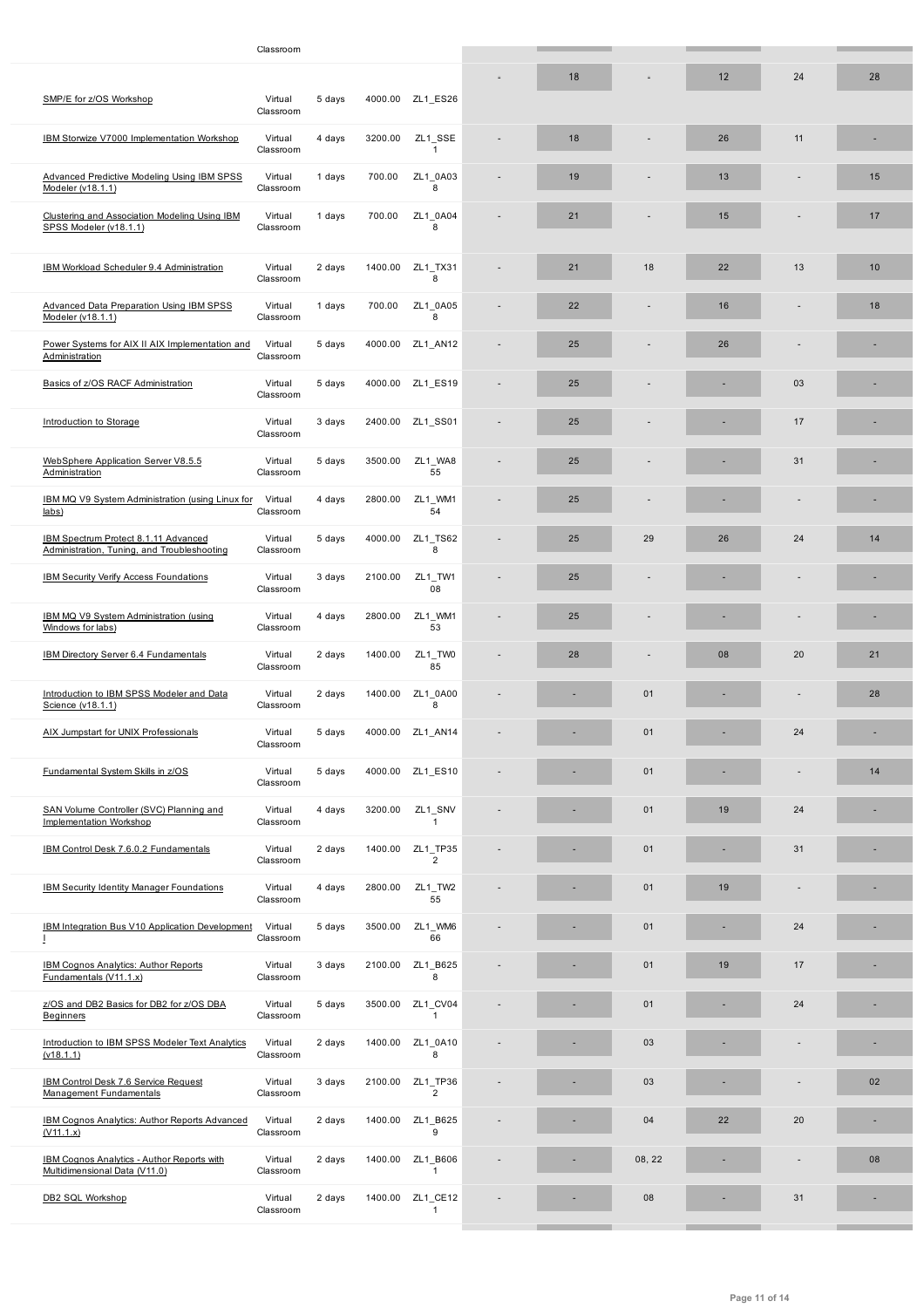| <b>IBM Spectrum Scale Advanced Administration for</b><br>Linux                                           | Virtual<br>Classroom        | 3 days         | 0.00                                      | ZL1_H006                   |  | 08 |    | 24 |    |
|----------------------------------------------------------------------------------------------------------|-----------------------------|----------------|-------------------------------------------|----------------------------|--|----|----|----|----|
| <b>IBM InfoSphere Information Governance Catalog</b><br>v11.5.0.2: Building the Catalog                  | Virtual<br>Classroom        | 1 days         | 700.00                                    | ZL1 KM6<br>15              |  | 08 |    | 13 |    |
| IBM Netcool OMNIbus 8.1 Administration and<br>Maintenance                                                | Virtual<br>Classroom        | 4 days         | 2800.00                                   | ZL1 TN03<br>5              |  | 08 |    | 24 |    |
| IBM SPSS Modeler Foundations (V18.2)                                                                     | Virtual<br>Classroom        | 2 days         | 1400.00                                   | ZL1 0A06<br>9              |  | 08 |    |    | 07 |
| <b>IBM InfoSphere Information Governance Catalog</b><br>v11.5.0.2: Understanding Your Information Assets | Virtual<br>Classroom        | 1 days         | 700.00                                    | ZL1 KM6<br>25              |  | 09 |    | 14 |    |
| IBM Cognos Analytics - Author Active Reports<br>(v11.0)                                                  | Virtual<br>Classroom        | 1 days         | 700.00                                    | ZL1 B609<br>8              |  | 10 |    |    | 14 |
| DB2 SQL Workshop for Experienced Users                                                                   | Virtual<br>Classroom        | 3 days         | 2100.00                                   | ZL1 CE13<br>$\mathbf{1}$   |  | 10 |    |    | 02 |
| Power Systems for AIX - PowerVM I Implementing<br>Virtualization                                         | Virtual<br>Classroom        | 5 days         | 4000.00                                   | ZL1_AN30                   |  | 15 |    | 31 |    |
| IBM InfoSphere Advanced DataStage - Parallel<br>Framework v11.5                                          | Virtual<br>Classroom        | 3 days         | 2100.00                                   | ZL1_KM4<br>04              |  | 15 |    |    | 07 |
| <b>DFSMS</b> Implementation                                                                              | Virtual<br>Classroom        | 4 days         | 3200.00                                   | ZL1 SS84                   |  | 15 |    |    | 14 |
| IBM SmartCloud Control Desk 7.5 Configuration,<br>Change and Release Management                          | Virtual<br>Classroom        | 3 days         | 0.00                                      | ZL1 TP37<br>$\mathbf 0$    |  | 15 |    | 12 |    |
| IBM MQ V9 Advanced System Administration<br>(Distributed)                                                | Virtual<br>Classroom        | 4 days         | 2800.00                                   | ZL1 WM2<br>13              |  | 15 |    | 17 | 15 |
| IBM Cognos Framework Manager: Design<br>Metadata Models (v11.1.x)                                        | Virtual<br>Classroom        | 4 days         | 2800.00                                   | ZL1 B625<br>$\overline{2}$ |  | 15 |    | 03 | 29 |
| IBM SPSS Statistics Essentials (V25)                                                                     | Virtual<br>Classroom        | 2 days         | 1400.00                                   | ZL1 0G53<br>Α              |  | 15 |    | 17 |    |
| IBM SPSS Statistics Essentials (V26)                                                                     | Virtual<br>Classroom        | 2 days         | 1400.00                                   | ZL1 0G53<br>B              |  | 15 |    | 17 |    |
| Hardware Configuration and Definition (HCD) for<br>Z/OS                                                  | Virtual<br>Classroom        | 5 days         | 3200.00                                   | ZL1 ES96                   |  | 15 |    | 11 |    |
| <b>AIX Basics</b>                                                                                        | Virtual<br>Classroom        | 4 days         | 2400.00                                   | ZL1 AN10                   |  | 22 |    |    |    |
| Assembler Language Coding Workshop                                                                       | Virtual<br>Classroom        | 5 days         | 4000.00                                   | ZL1 ES34                   |  | 22 |    | 31 |    |
| IBM DS8000 Implementation Workshop for z<br>Systems                                                      | Virtual<br>Classroom        | 3 days         | 2400.00                                   | ZL1 SSF1                   |  | 22 |    |    |    |
| IBM Cognos Cube Designer - Design Dynamic<br>Cubes (v11.0)                                               | Virtual<br>Classroom        | 2 days         | 1400.00                                   | ZL1_B606<br>3              |  | 24 |    |    | 15 |
| Predictive Modeling for Categorical Targets Using<br>IBM SPSS Modeler (v18.1.1)                          | Virtual<br>Classroom        | 1 days         | 700.00                                    | ZL1 0A0U<br>8              |  | 29 |    | 13 |    |
| Power Systems for AIX - Virtualization II:<br>Advanced PowerVM and Performance                           | Virtual<br>Classroom        | 5 days         | 4000.00                                   | ZL1 AN31                   |  | 29 |    |    |    |
| <b>IBM i System Administration</b>                                                                       | Virtual<br>Classroom        | 5 days         | 4000.00                                   | ZL1 OL19                   |  | 29 |    |    | 14 |
| IBM Tivoli Netcool Impact 7.1 Administration and<br>Implementation                                       | Virtual<br>Classroom        | 4 days         | 2900.00                                   | ZL1 TN04<br>5              |  | 29 |    |    | 29 |
| IBM Integration Bus V10 Application Development<br>Ш                                                     | Virtual<br>Classroom        | 4 days         | 2800.00                                   | ZL1_WM6<br>76              |  | 29 |    | 31 |    |
| Predictive Modeling for Continuous Targets Using<br>IBM SPSS Modeler (v18.1.1)                           | Virtual<br>Classroom        | 1 days         | 700.00                                    | ZL1 0A0V<br>8              |  | 30 |    | 14 |    |
| Advanced System Operator Workshop for IBM i                                                              | Virtual<br>Classroom        | 3 days         | 2400.00                                   | ZL1_AS27                   |  |    | 07 |    |    |
| Overview of IBM Cognos Analytics (v11.0)                                                                 | Virtual<br>Classroom        | 1 days         | 700.00                                    | ZL1 B600<br>8              |  |    | 07 |    | 07 |
| IBM Spectrum Scale - Remote Data Access                                                                  | Virtual<br>Classroom        | 3 days         | 2400.00                                   | ZL1 H008                   |  |    | 07 |    | 07 |
| $\dots$<br>and a series and a series<br>$\sim$ $\sim$<br>$\sim$                                          | $\alpha$ and $\beta$ . Then | $\sim$ $ \sim$ | $\sim$ $\sim$ $\sim$ $\sim$ $\sim$ $\sim$ | والمحامل والمسا            |  |    |    |    |    |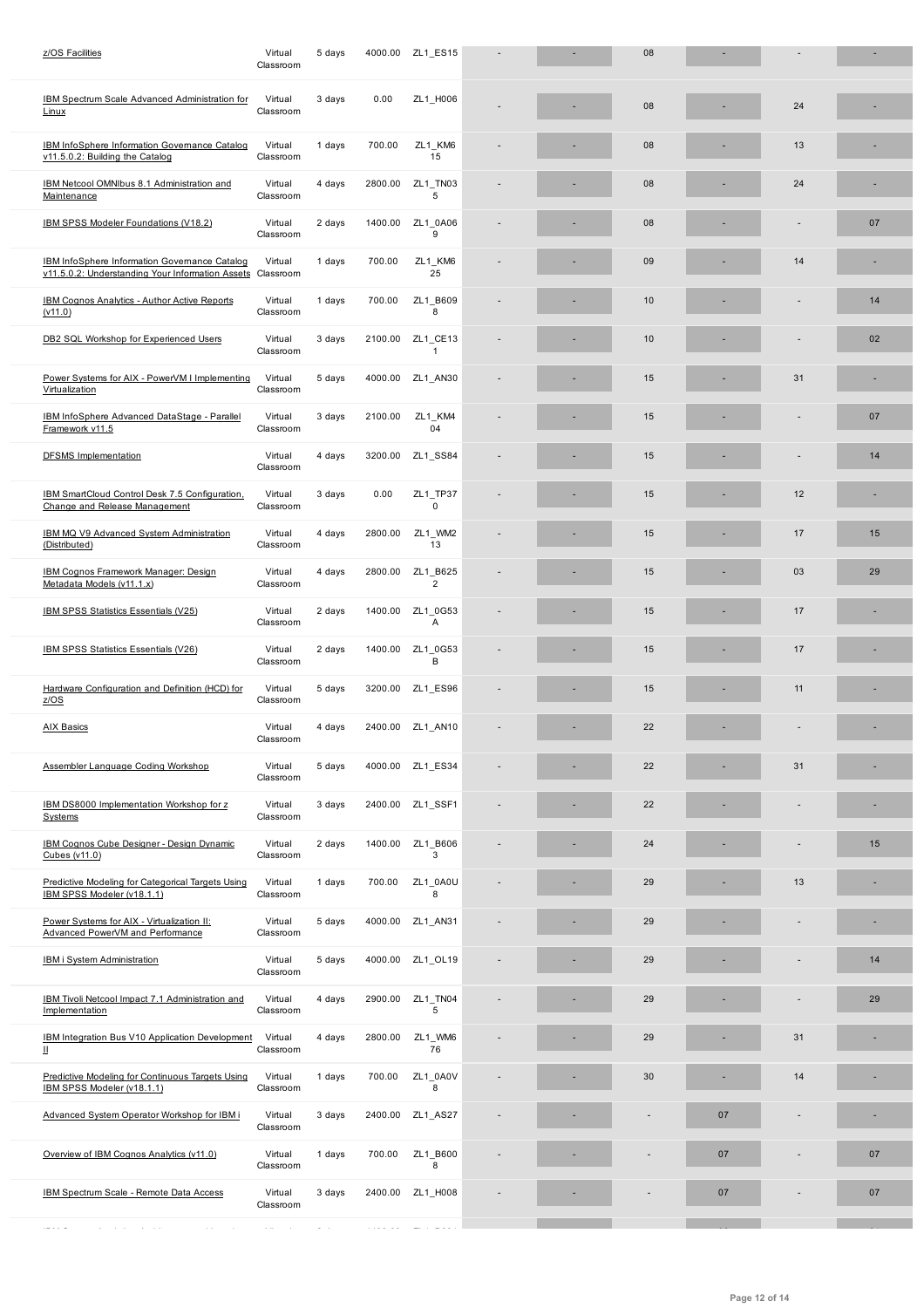| Power Systems for AIX III: Advanced<br>Administration and Problem Determination               | Virtual<br>Classroom | 5 days          |              | 4000.00 ZL1_AN15        |     |     |            | 12         |            |            |
|-----------------------------------------------------------------------------------------------|----------------------|-----------------|--------------|-------------------------|-----|-----|------------|------------|------------|------------|
| z/OS VSAM and Access Method Services                                                          | Virtual<br>Classroom | 4 days          | 3200.00      | ZL1 SS83                |     |     |            | 12         |            |            |
| IBM SmartCloud Control Desk 7.5 IT Asset<br>Management Fundamentals                           | Virtual<br>Classroom | 3 days          | 2400.00      | ZL1_TP38<br>$\mathbf 0$ |     |     |            | 12         |            | 30         |
| IBM z/OS Bootcamp                                                                             | Virtual<br>Classroom | 10 days         | 0.00         | ZL1_ESZ0                |     |     |            | 19         |            |            |
| PowerHA SystemMirror 7 Planning,<br>Implementation, Customization and Basic<br>Administration | Virtual<br>Classroom | 5 days          | 4000.00      | ZL1 AN61                |     |     |            | 26         |            |            |
| BRMS for IBM i, including Cloud Storage<br>Solutions for i                                    | Virtual<br>Classroom | 5 days          | 4000.00      | ZL1 AS28                |     |     |            |            | 03         |            |
| Storage Area Networking Fundamentals                                                          | Virtual<br>Classroom | 4 days          | 3200.00      | ZL1_SN71                |     |     |            |            | 03         | 29         |
| IBM DS8000 Implementation Workshop for Open<br><b>Systems</b>                                 | Virtual<br>Classroom | 4 days          | 3200.00      | ZL1_SSF0                |     |     |            |            | 31         |            |
| z/OS System Services Structure                                                                | Virtual<br>Classroom | 5 days          | 4000.00      | ZL1_ES20                |     |     |            |            |            | 07         |
| Technical Introduction to IBM MQ                                                              | Virtual<br>Classroom | 1 days          | 700.00       | ZL1_WM1<br>03           |     |     |            |            |            | 14         |
| AIX Network Installation Management Concepts<br>and Configuration                             | Virtual<br>Classroom | 2 days          | 1600.00      | ZL1 AN22                |     |     |            |            |            | 21         |
| Data science without a Ph.D. Using IBM SPSS<br>Modeler (v18.1.1)                              | Virtual<br>Classroom | 1 days          | 700.00       | ZL1 0A01<br>8           |     |     |            |            |            | 30         |
| Power Systems for AIX IV: Performance<br>Management                                           | Virtual<br>Classroom | 5 days          | 4000.00      | ZL1_AN51                |     |     |            |            |            |            |
| <b>DFSMShsm Implementation</b>                                                                | Virtual<br>Classroom | 5 days          | 4000.00      | ZL1 SS86                |     |     |            |            |            |            |
|                                                                                               |                      |                 |              |                         |     |     |            |            |            |            |
| DevOps with Private Cloud on IBM Power<br>Systems: Leam Ansible, Chef, and Puppet             | Virtual<br>Classroom | 3 days          | 2400.00      | ZL1_QZC<br>50           |     |     |            |            |            |            |
| <b>Citrix</b>                                                                                 |                      |                 |              |                         |     |     |            |            |            |            |
|                                                                                               | <b>Location</b>      | <b>Duration</b> | <b>Price</b> | Code                    | Jun | Jul | Aug        | <b>Sep</b> | Oct        | <b>Nov</b> |
| Moving to the XenApp and XenDesktop Service<br><u>on Citrix Cloud and Microsoft Azure</u>     | Virtual<br>Classroom | 5 days          | 5000.00      | CTX-CXD-<br>252         |     | 10  |            | ٠          |            |            |
| CNS-225 Deploy and Manage Citrix ADC 13.x with<br><b>Traffic Management</b>                   | Virtual<br>Classroom | 5 days          | 5000.00      | CTX-CNS-<br>225         |     | 11  |            |            |            |            |
| <b>Palo Alto Networks</b>                                                                     |                      |                 |              |                         |     |     |            |            |            |            |
|                                                                                               | Location             | <b>Duration</b> | Price        | Code                    | Jun | Jul | Aug        | <b>Sep</b> | Oct        | <b>Nov</b> |
| Firewall 10.1 Essentials: Configuration and<br>Management (EDU-210)                           | Virtual<br>Classroom | 5 days          | 0.00         | PAN-210                 |     | 11  | 08, 22, 29 | 12, 19, 26 | 10, 17, 24 | 07, 14, 28 |
| Cortex™ XSOAR 6.2:Automation and<br>Orchestration (EDU-380)                                   | Virtual<br>Classroom | 4 days          | 0.00         | PAN-380                 |     | 17  | 28         |            | 02         | ×,         |
| FIREWALL 10.2: TROUBLESHOOTING (EDU-<br>330)                                                  | Virtual<br>Classroom | 3 days          | 0.00         | PAN-330                 |     | 20  | 17         | 21         | 19         | 09, 21     |
| Cortex XDR 3.1: Prevention, Analysis, and<br>Response (EDU 260)                               | Virtual<br>Classroom | 3 days          | 0.00         | <b>PAN-260</b>          |     |     | 01         | 12         | 10         | 14         |
| Cortex™ XDR 3.2:Investigation and Response<br>(EDU-262)                                       | Virtual<br>Classroom | 2 days          | 0.00         | <b>PAN-262</b>          |     |     | 04         | 15         | 13         | 17         |
| Prisma SD-WAN 5.6: Design and Operation (EDU-<br>238)                                         | Virtual<br>Classroom | 4.5 days        | 4995.00      | <b>PAN-238</b>          |     |     | 07         | 25         | 30         | 27         |
| PANORAMA 10.2: MANAGING FIREWALLS AT<br>SCALE (EDU-220)                                       | Virtual<br>Classroom | 2 days          | 0.00         | <b>PAN-220</b>          |     | ٠   | 15         | 19         | 17         | 07, 21     |
| Veeam                                                                                         |                      |                 |              |                         |     |     |            |            |            |            |

I

Ī

Г

Г

L

Γ